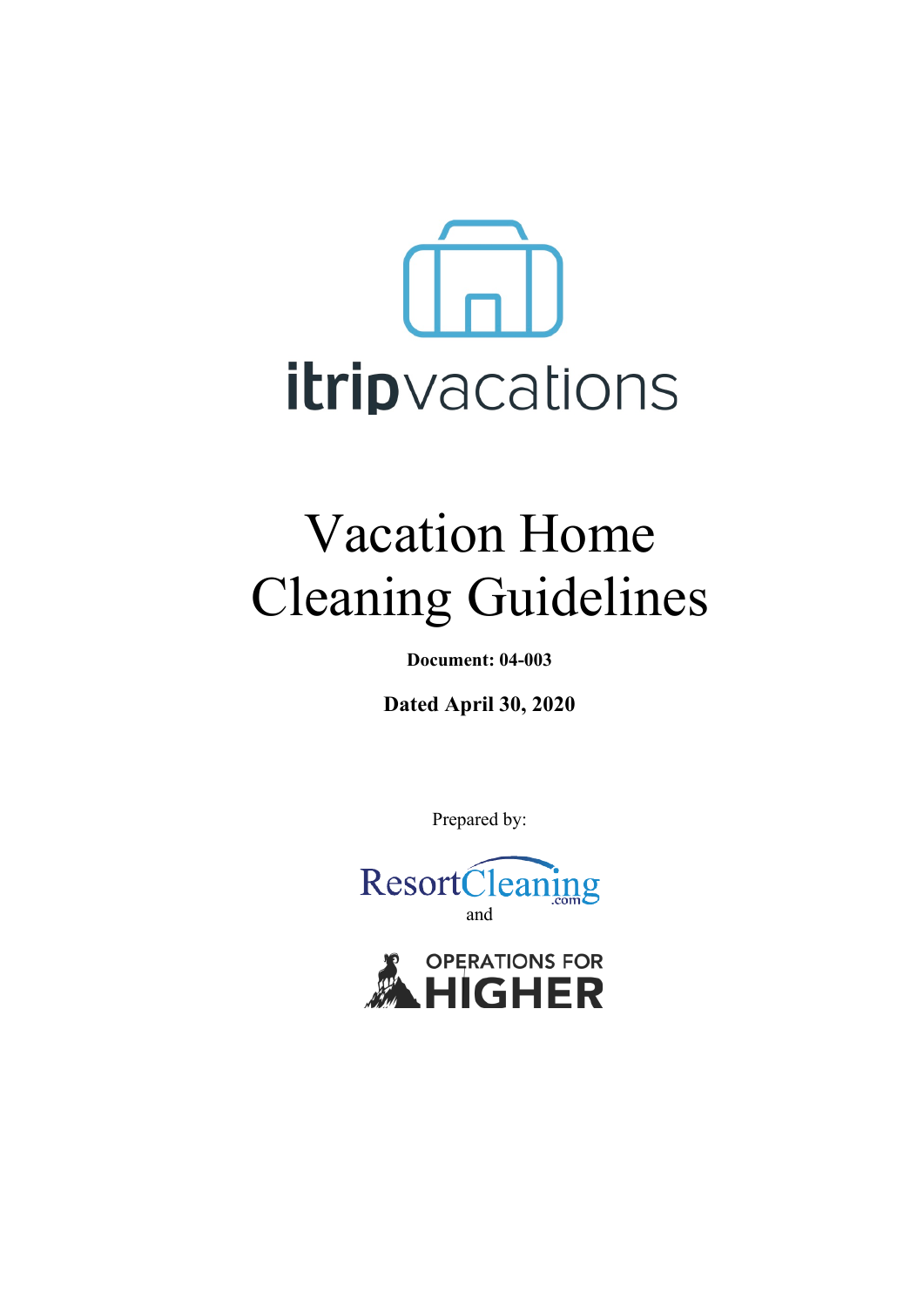

| <b>Revision History</b>  |             |                        |                    |
|--------------------------|-------------|------------------------|--------------------|
| <b>Revision</b><br>Level | <b>Date</b> | Description            | <b>Amended By:</b> |
| $\boldsymbol{0}$         | 04/15/2020  | <b>Initial Release</b> | Danny Bradford     |
| $\mathbf{1}$             | 04/24/2020  | Revision 1             | iTrip Franchisees  |
| $\overline{2}$           | 04/27/2020  | Revision 2             | iTrip Franchisees  |
| $\overline{3}$           | 04/29/2020  | Revision 3             | iTrip Franchisees  |
|                          |             |                        |                    |
|                          |             |                        |                    |
|                          |             |                        |                    |
|                          |             |                        |                    |
|                          |             |                        |                    |
|                          |             |                        |                    |
|                          |             |                        |                    |
|                          |             |                        |                    |
|                          |             |                        |                    |
|                          |             |                        |                    |
|                          |             |                        |                    |
|                          |             |                        |                    |
|                          |             |                        |                    |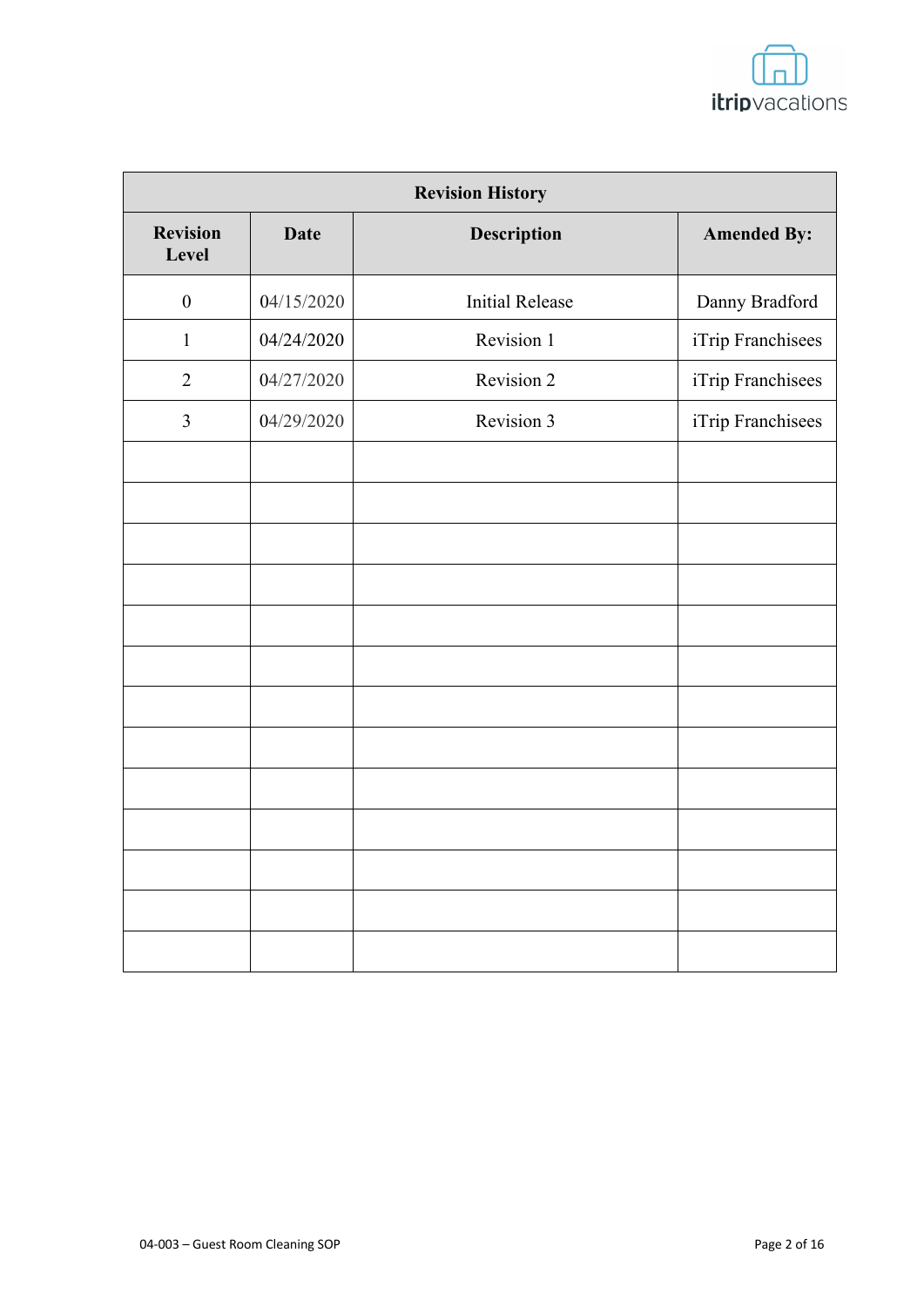

# **TABLE OF CONTENTS**

| TABLE OF CONTENTS                                    | 3                        |
|------------------------------------------------------|--------------------------|
| <b>SCOPE</b>                                         | $\overline{\mathcal{A}}$ |
| <b>OBJECTIVE</b><br>2.                               | $\overline{\mathcal{A}}$ |
| 3. ACRONYMS & DEFINITIONS                            | $\overline{\mathcal{A}}$ |
| 3.1.<br><b>Acronyms</b>                              | $\overline{\mathcal{A}}$ |
| 3.2. Definitions                                     | $\overline{\mathcal{A}}$ |
| 4. EQUIPMENT                                         | 6                        |
| 4.1. Personal Protective Equipment                   | 6                        |
| <b>4.2. Cleaning Products</b>                        | 6                        |
| 4.3. Disinfecting Products                           | 7                        |
| 4.4. Dwell Time examples:                            | 7                        |
| 5. CLEANING PROCEDURES - VACATION HOMES              | 8                        |
| <b>Order of Operations</b><br>5.1.                   | 8                        |
| <b>Cleaning Standards - Departure Cleans</b><br>5.2. | 10                       |
| <b>Housekeeping Standards - Deep Cleans</b><br>5.3.  | 17                       |
| <b>6. SPECIAL CLEANING PROCEDURES</b>                | 21                       |
| <b>6.1. Viral Contamination Cleaning</b>             | 21                       |
| 6.2.<br><b>Bed Bug Containment</b>                   | 21                       |
|                                                      |                          |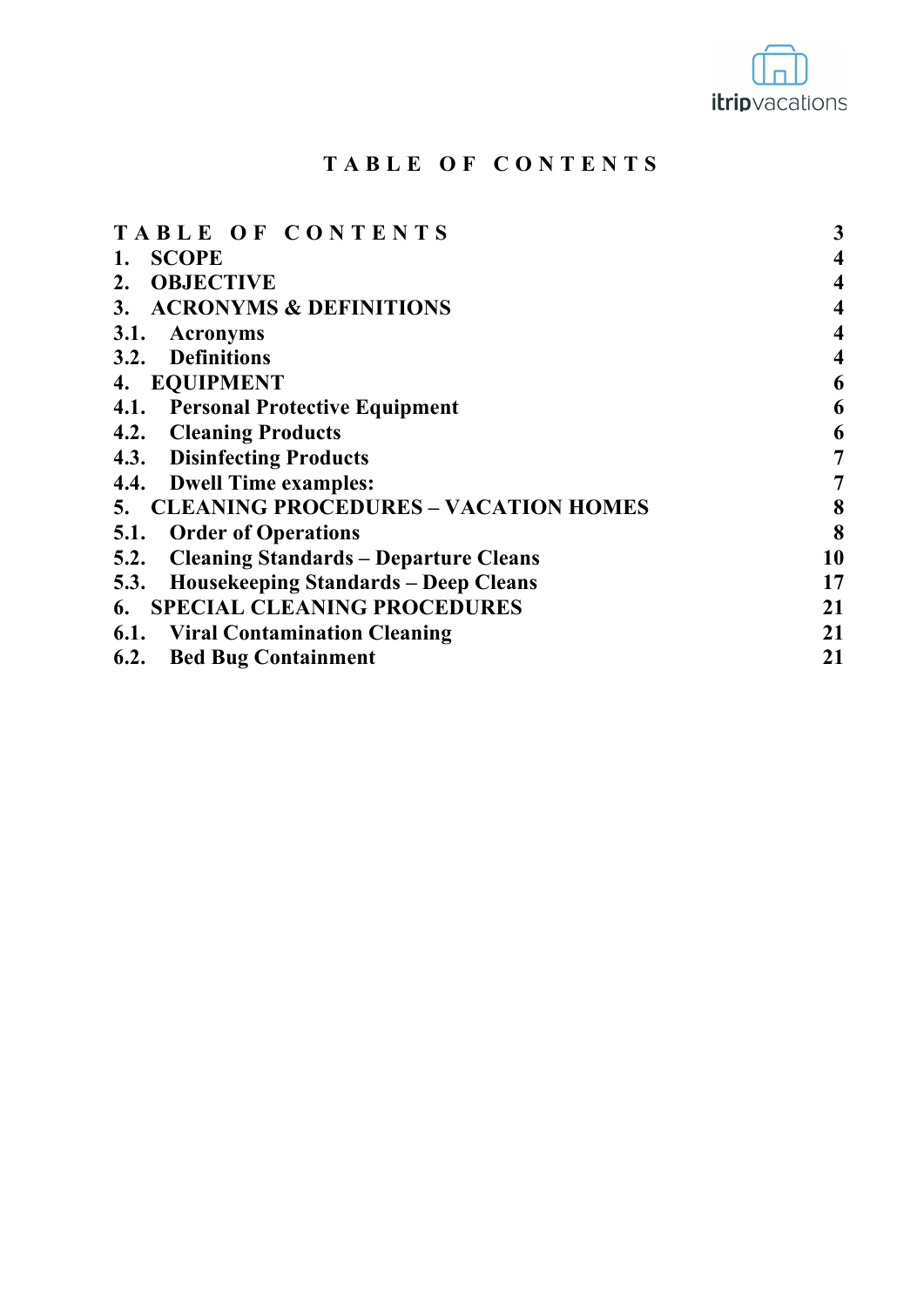

### **1. Scope**

This document, *which will be updated as necessary*, has been created to define the suggested guidelines for cleaning and disinfecting properties managed by iTrip Vacations.

## **2. Objective**

iTrip Vacations' goal is to deliver sparkling clean vacation homes to our guests.

The objective of this document is to provide suggested guidelines for cleaning contractors and their responsibilities for the overall quality of vacation homes managed by iTrip Vacations. (suggested but not limited)

This document is intended to be used in conjunction with CDC produced media relative to disinfecting techniques.

## **3. Acronyms & Definitions**

#### **3.1. Acronyms**

CDC – Center for Disease Control and Prevention

EPA – Environmental Protection Agency

PMS – Property Management Solution

PM – Property Manager

PPE – Personal Protective Equipment

QA – Quality Assurance

SDS – Safety Data Sheets

## **3.2. Definitions**

**Cleaning:** The removal of visible soil from objects and surfaces and normally is accomplished manually or mechanically using water with detergents or enzymatic products. Thorough cleaning is essential before high-level disinfection can take place.

Please review current CDC disinfecting guidelines at www.cdc.gov

https://www.cdc.gov/coronavirus/2019-ncov/prevent-getting-sick/cleaningdisinfection.html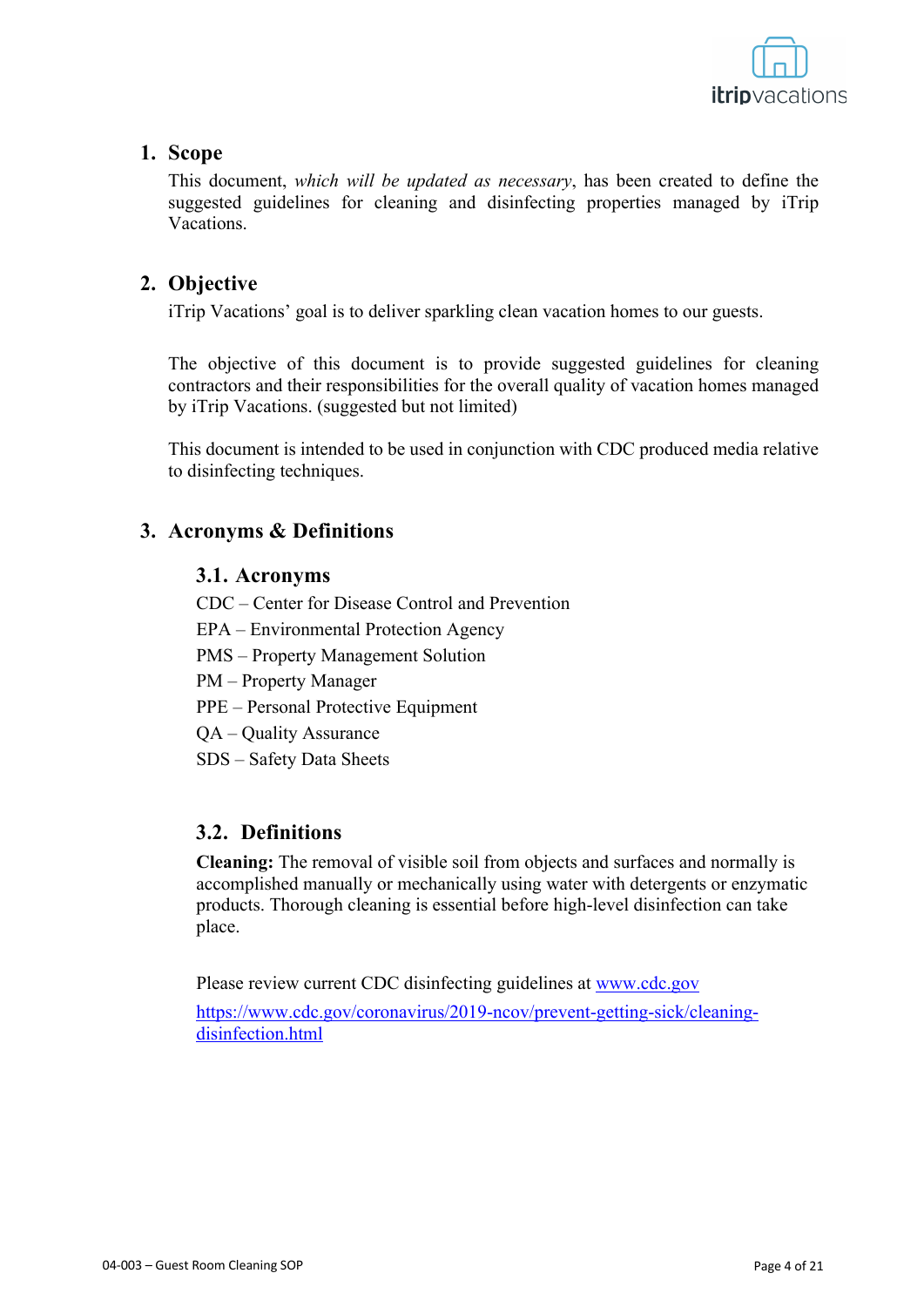

**Contact Surface:** Surfaces within a property that are frequently touched by guests. Common contact surfaces include, but are not limited to:

- Light switches, outlets, lamp and fan pull-chains and switches;
- Window sills, pulls, and handles;
- Cabinet pulls and knobs;
- Controls for and door handles on large appliance and electronics (washer and dryer, dishwasher, stove);
- Controls and cords for plug-in appliances and electronics (coffee maker, toaster, television, hair dryer);
- Temperature controls;
- Hangers and luggage racks;
- Bureau drawer knobs or pulls;
- Remote controls:
- Amenities like soap, shampoo, and cleaning supplies;
- Coffee tables and end tables;
- Toys, games, and child guest amenities like high chairs;
- Stair railings and outdoor porch railings;
- Door knobs:
- Electronic door locks; and
- Any additional surfaces that are frequently touched by guests within that specific vacation home and its surrounding area.

**Disinfection:** Works by using chemicals, for example EPA-registered disinfectants, to kill germs on surfaces. This process does not necessarily clean dirty surfaces or remove germs. But killing germs remaining on a surface after cleaning further reduces risk of spreading infection.

**Dwell Time (or Contact Time):** This is the amount of time the surface must remain visibly wet. The surface needs to be left undisturbed in order for the cleaning product or disinfectant to be effective.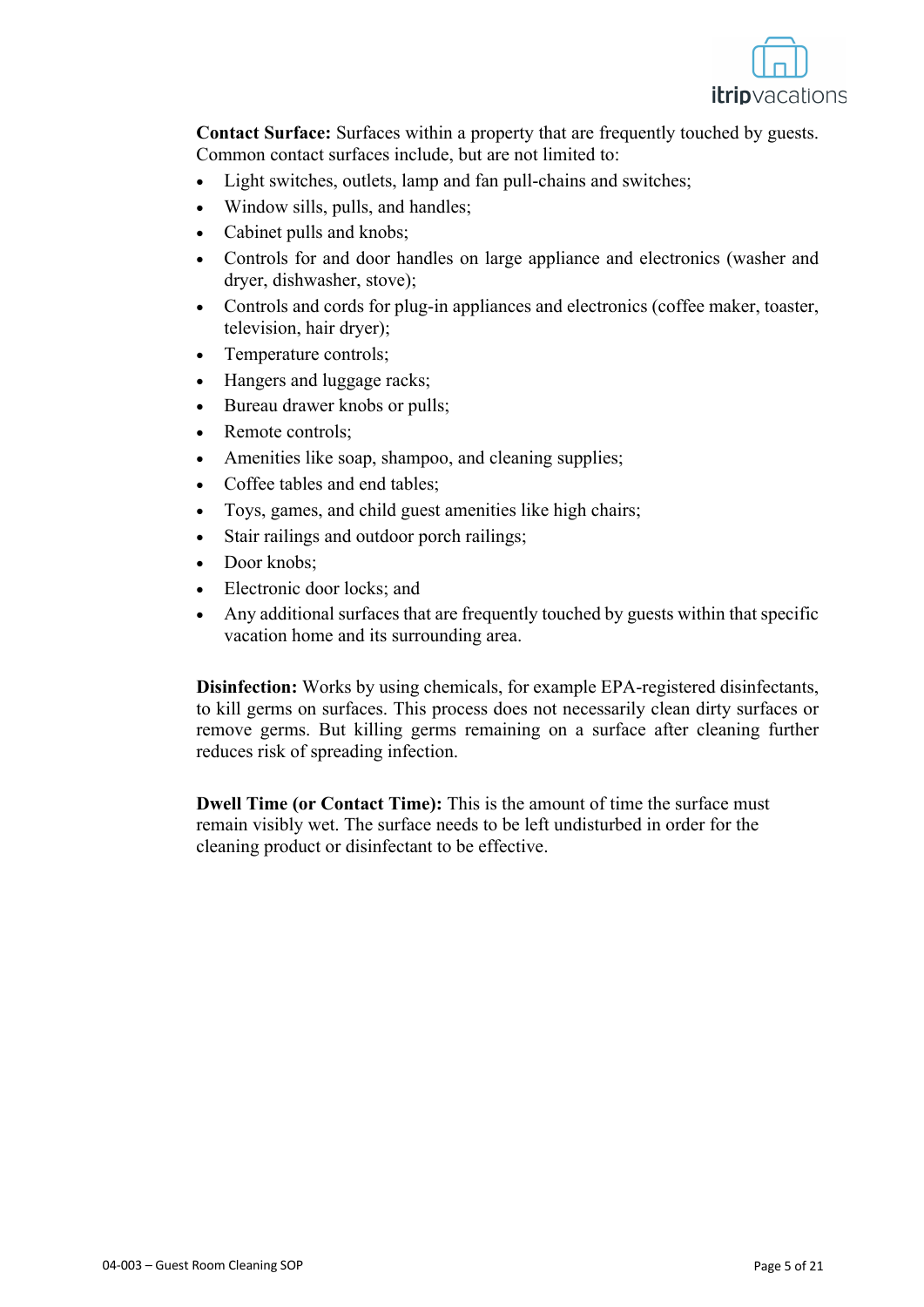

## **4. Equipment**

## **4.1. Personal Protective Equipment**

iTrip Vacations recommends that cleaning contractors wear the following PPE when servicing vacation homes:

- Disposable gloves
- Face shields and/or masks
- Shoe covers for QA inspectors

## **4.2. Cleaning Products**

The following products are recommended for cleaning the units. These products are not required but have been proven to be effective. Refer to manufacturer's instructions for application.

| <b>Description of</b><br>Equipment | <b>Preferred Supplier</b>    | <b>Item Number</b>    |
|------------------------------------|------------------------------|-----------------------|
| Micro mop handle                   | <b>HYGEN</b> Mop Handle      | FGQ75000YL00          |
| Micro mop frame                    | <b>HYGEN</b> Mop Frame       | FGQ56000YL00          |
| Micro mop pads                     | HYGEN Mop Pad                | FGQ41000GR00          |
| <b>Broom</b>                       | <b>TOUGH GUY</b>             | 6MPT9                 |
|                                    | Synthetic Angle              |                       |
|                                    | Broom, 11" Sweep             |                       |
|                                    | Face                         |                       |
| Dust Pan                           | Lobby Pro Dust Pan           | FG253100BLA           |
|                                    | 12.75" Polypro Blk           |                       |
| High dusting handle w/             | <b>HYGEN Duster Wand</b>     | FGQ85000BK00          |
| launderable head                   | $20$ " w/ sleeve             |                       |
| Bottle caddie                      | RM Sani Caddy 10qt           | FG9T8200YEL           |
| <b>Cleaning Rags</b>               | Medline $16 \times 16$       | MDT217645             |
| <b>Bowl Cleaner</b>                | Diversey Crew Bath           | 5546264               |
| Bathroom Mold &                    | Diversey Crew Tile &         | 100919352             |
| Mildew Remover                     | <b>Grout Rejuvenator</b>     |                       |
| Toilet Bowl Mop &                  | Impact Bowl Mop 12"          | 1082481               |
| Caddie                             |                              |                       |
| <b>Glass Cleaner</b>               | Diversey Glance              | 93172641              |
| Degreaser                          | Diversey Spitfire            | 95891789              |
| <b>Stainless Steel Polish</b>      | <b>Scrubs Stainless Wipe</b> | 91930                 |
| Air Freshener                      | Diversey Good Sense          | 904969                |
| Floor Care Solution                | Diversey Prominence          | 94996466              |
| Carpet Spotter                     | Diversey Tannin              | 904252                |
| Vacuum Cleaner                     | Shark Navigator Lift-        | Shark Navigator Lift- |
|                                    | Away NV352                   | Away NV352            |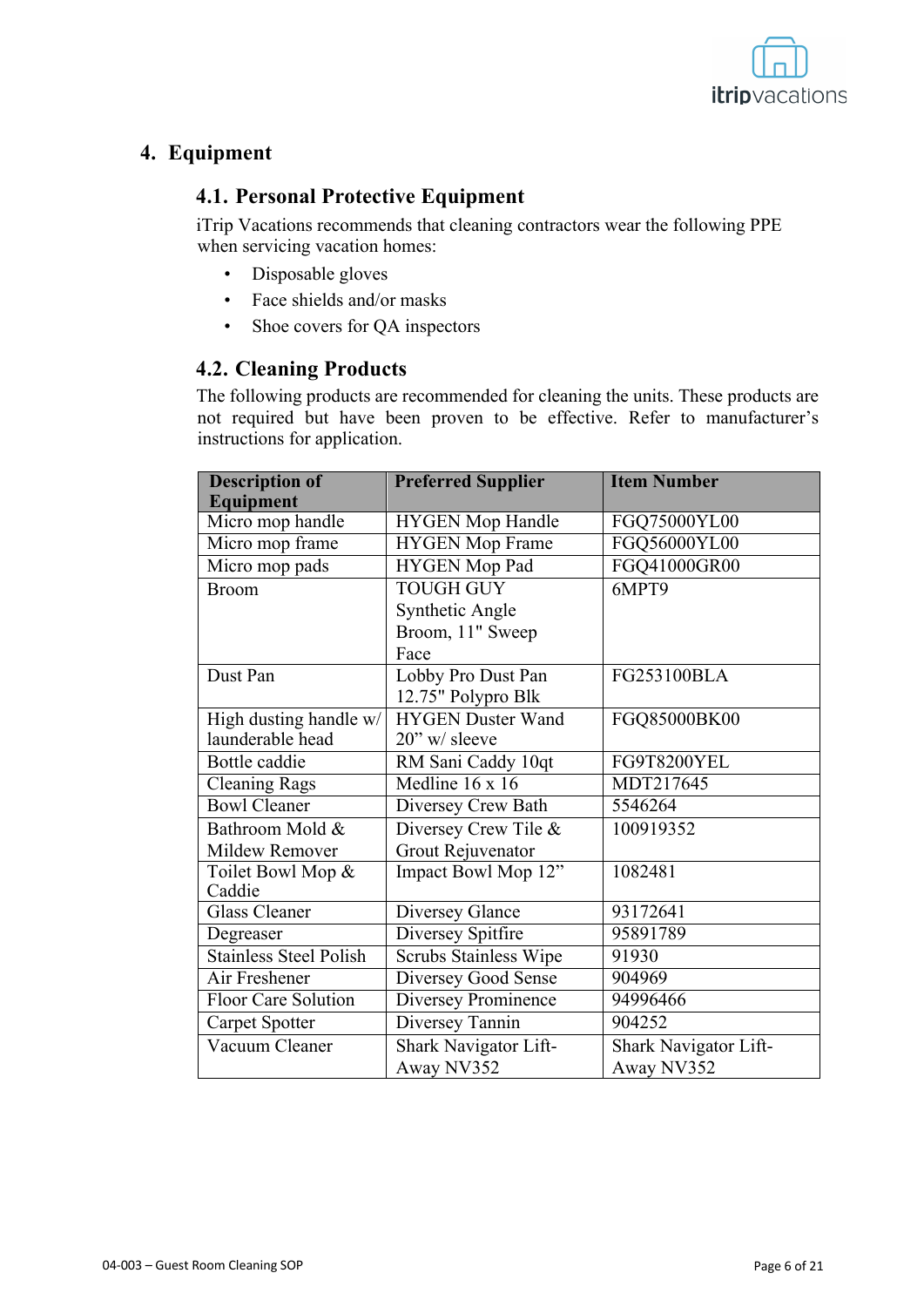

## **4.3. Disinfecting Products**

The CDC identifies that most EPA-registered household disinfectants should be effective. Refer to the EPA website for an updated and comprehensive list of approved disinfectants.. The following products are listed for reference. Refer to manufacturer's instructions for application and dwell time.

https://www.epa.gov/pesticide-registration/list-n-disinfectants-use-against-sarscov-2

| <b>Description of Product</b>  | <b>Manufacturer</b> | <b>Use</b>                    |
|--------------------------------|---------------------|-------------------------------|
| Husky 824 Quick Care           | Canberra            | Hard surface and soft surface |
| Disinfectant                   | Corporation         | disinfectant,                 |
|                                |                     | cleaner, deodorizer and       |
|                                |                     | sanitizer                     |
| Fantastik Multi-Surface        | S.C. Johnson        | Hard surface degreaser        |
| Disinfectant Degreaser         |                     | and                           |
|                                |                     | disinfectant                  |
| Clorox Disinfecting            | The Clorox          | Hard surface                  |
| Wipes                          | Company             | disinfectant                  |
| Clorox Multi-Surface +         | The Clorox          | Hard surface                  |
| <b>Bleach</b>                  | Company             | disinfectant                  |
| <b>Lysol Brand All Purpose</b> | Reckitt             | Multi-purpose hard surface    |
| Cleaner                        | Benckiser           | disinfectant $&$              |
|                                |                     | cleaner                       |
| Diversey Oxivir 1 (or          | Diversey            | Hard surface                  |
| Oxivir Wipes)                  |                     | disinfectant                  |

## **4.4. Dwell Time examples:**

| <b>Name of Product</b>            | <b>Virus</b> | <b>Dwell Time</b> |
|-----------------------------------|--------------|-------------------|
| Clorox QS                         | Coronavirus  | 2 minutes         |
| Ultra Clorox Brand Regular Bleach | Coronavirus  | 5 minutes         |
| Clorox Everest                    | Coronavirus  | <b>30 seconds</b> |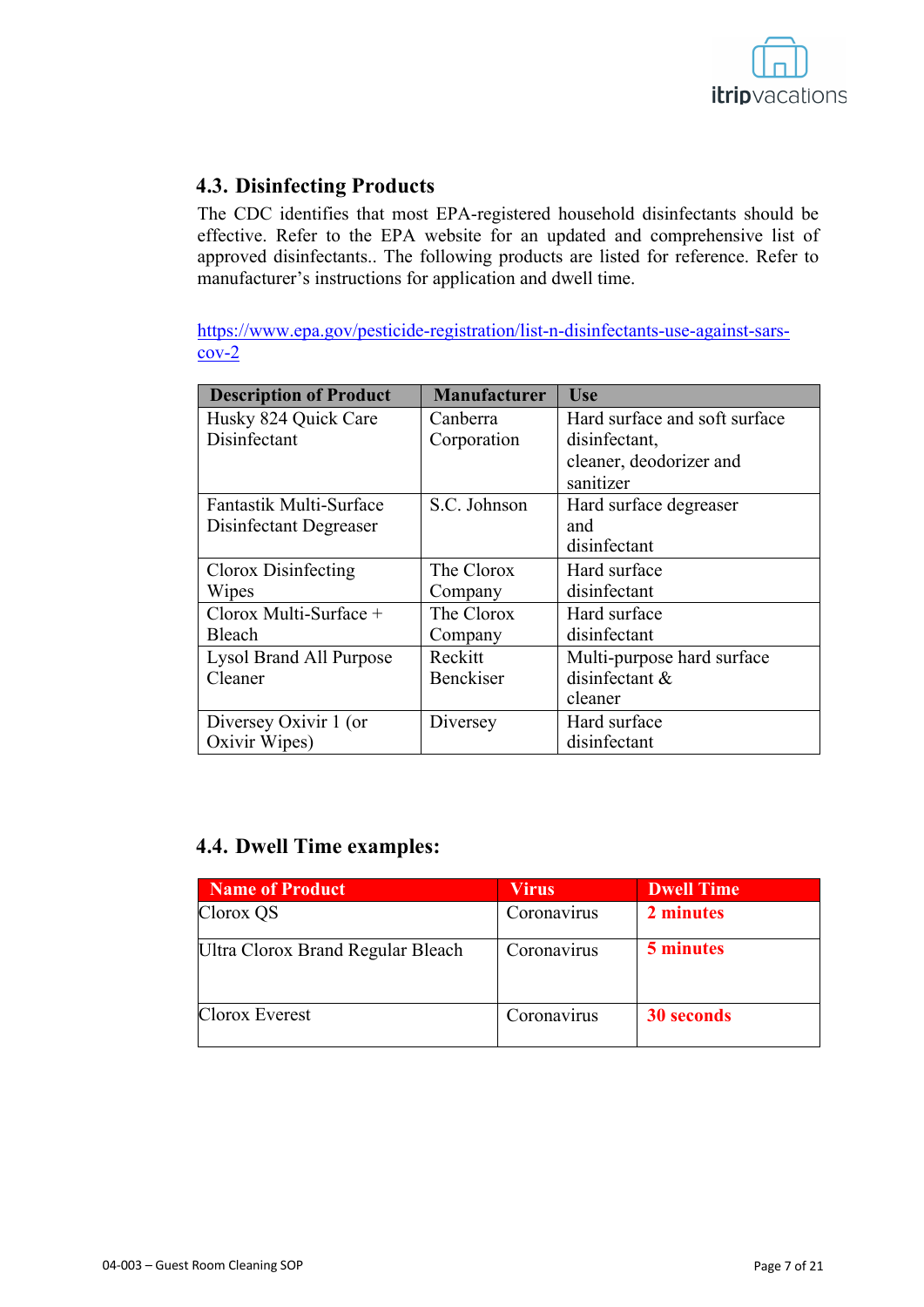

## **5. Cleaning Procedures – Vacation Homes**

## **5.1. Order of Operations**

Housekeeping is an extremely detailed process that requires individuals to pay attention to all facets of the vacation home. Therefore, we have assembled the following steps to ensure the timely and effective cleaning of properties. These six simple steps should be coupled with the room specific checklists set out in sections 5.2 and 5.3 .

#### **a. Prepare**

- i. Put on recommended PPE and review housekeeping specifications.
- ii. Prepare cleaning and disinfectant chemicals per manufacturers' instructions and review equipment is in proper working order.
- iii. Walk through the property and assess for any damage, any missing or misplaced items, guest items left behind and the general condition of the unit.
- iv. If you notice any major concerns during the walk through, be sure to report those immediately to the PM.
- v. During your walk through, turn on all lights, gather all soiled linens, including sheets, towels, shams and comforters, for laundering.

#### **b. Begin time sensitive tasks**

- i. Begin processes that require an extended amount of time, including:
	- 1. In-home laundry.
	- 2. Run dishwasher.
	- 3. Stove top or oven cleaning.

#### **c. Dust, Clean, Disinfect**

- i. Follow the cleaning checklist provided, working in a consistent pattern around each room.
	- 1. Work high to low, start with high dusting and other high items once you enter a room.
	- 2. Work left to right (or right to left), follow a wall all the way around the room cleaning as you go until you work your way out of that room into the next one.
- ii. Clean first. Apply disinfectant. Allow proper dwell time per the manufacturers' product guidelines.

#### **d. Present**

i. Setup the vacation home based on the property photos and notes provided.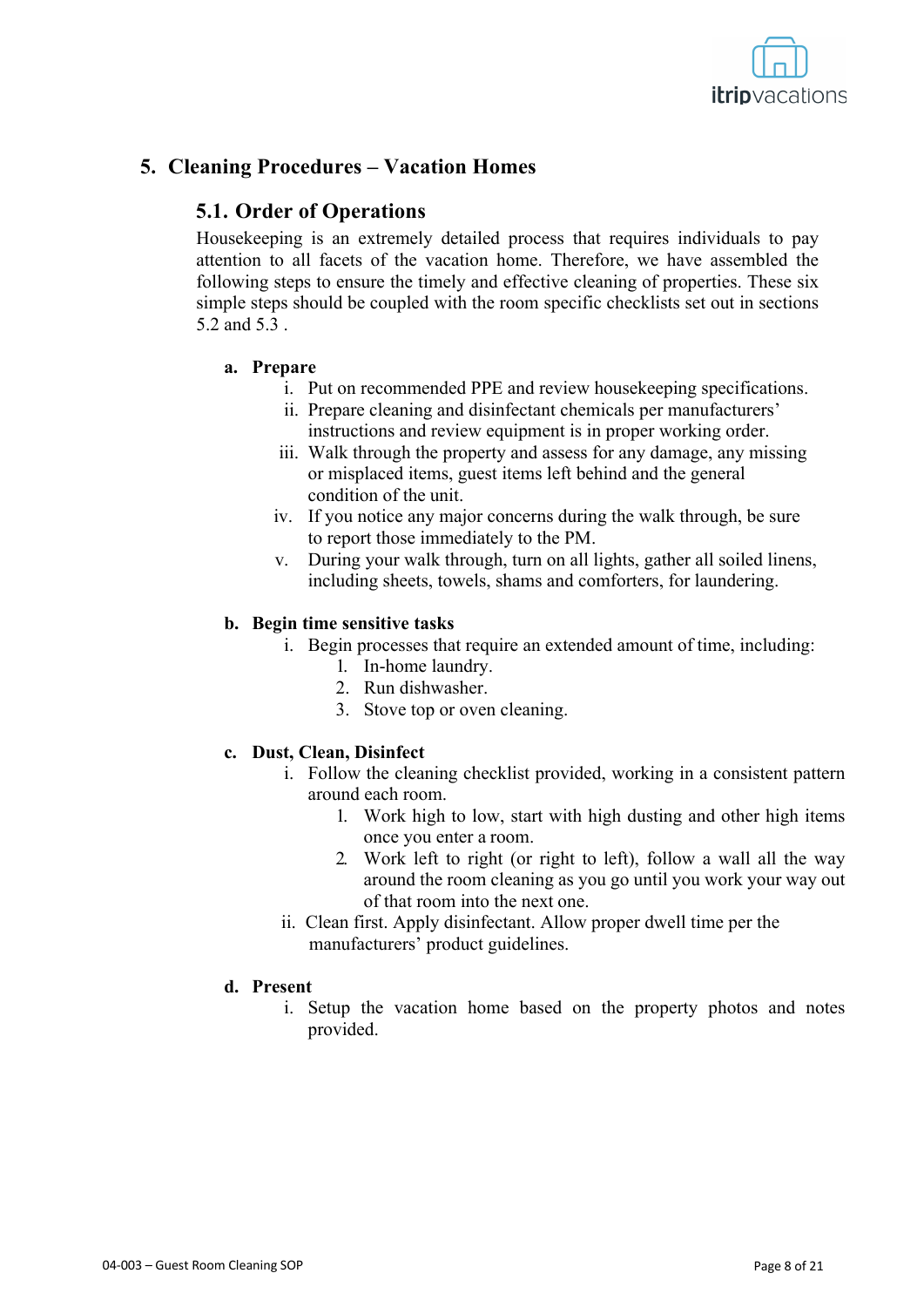

#### **e. Check and clean floors**

- i. Prior to cleaning the floors, take one last pass through the vacation home to make sure you did not leave any cleaning supplies and equipment behind.
- ii. Double check that you completed all necessary tasks and that all windows and doors are closed/locked.
- iii. Sweep, mop and/or vacuum your way out of the unit.

#### **f. Secure vacation home**

- i. Close and lock the entry door behind you.
- ii. Clean & disinfect the doorknob and electronic keypad.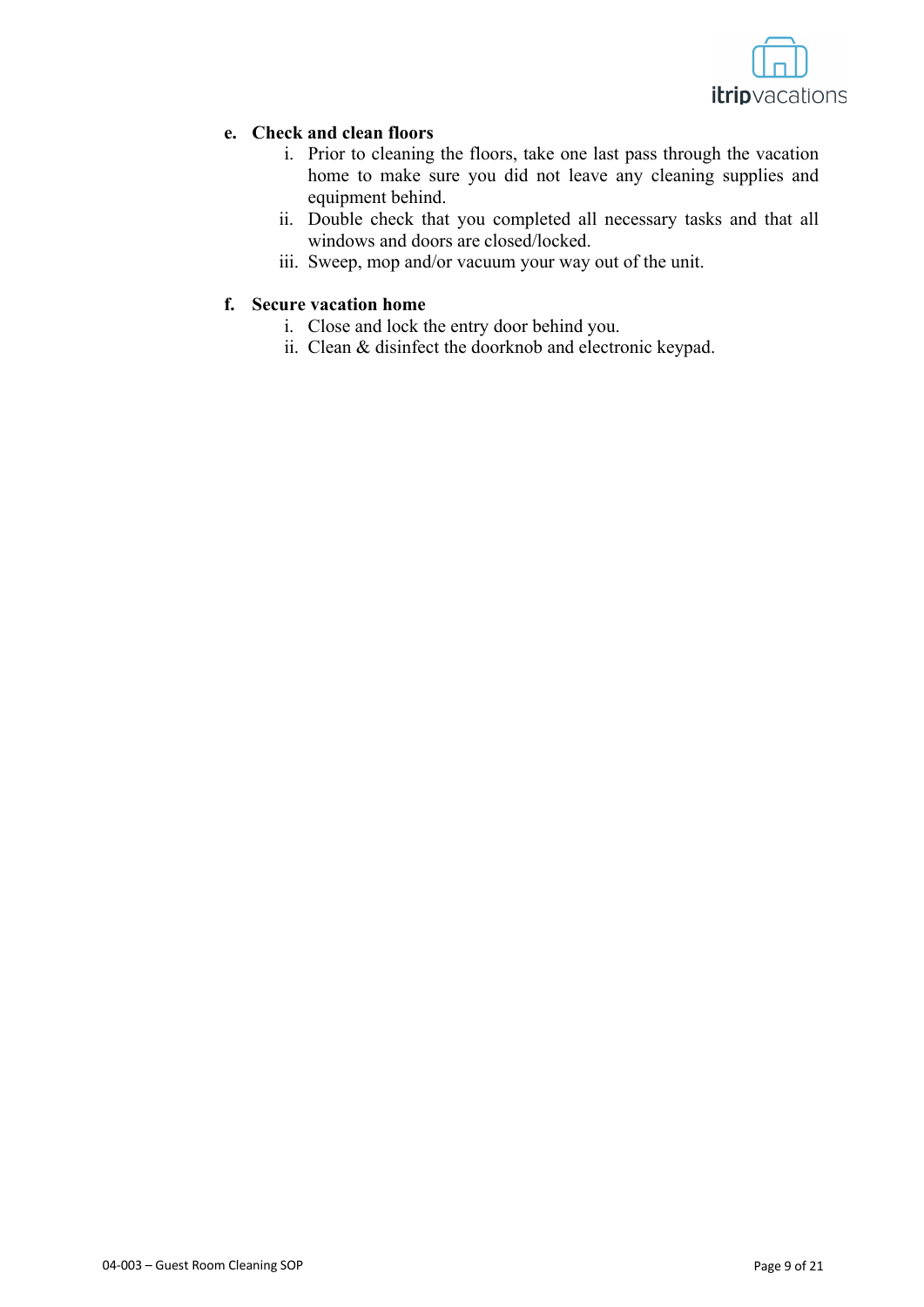

## **5.2. Cleaning Standards – Departure Cleans**

The following table outlines the suggested guidelines for a departure clean for each area of a vacation home. Be sure to remember the order of operations of cleaning defined in section 5.1. above.

Your specific vacation home may have additional requirements to be completed at each turnover.

Pretreat with cleaning chemicals as necessary.

For tough kitchen stains or spills, it may be best to pretreat the areas with a degreaser or other chemical and allow it to sit for a few minutes to make it easier to clean up the mess.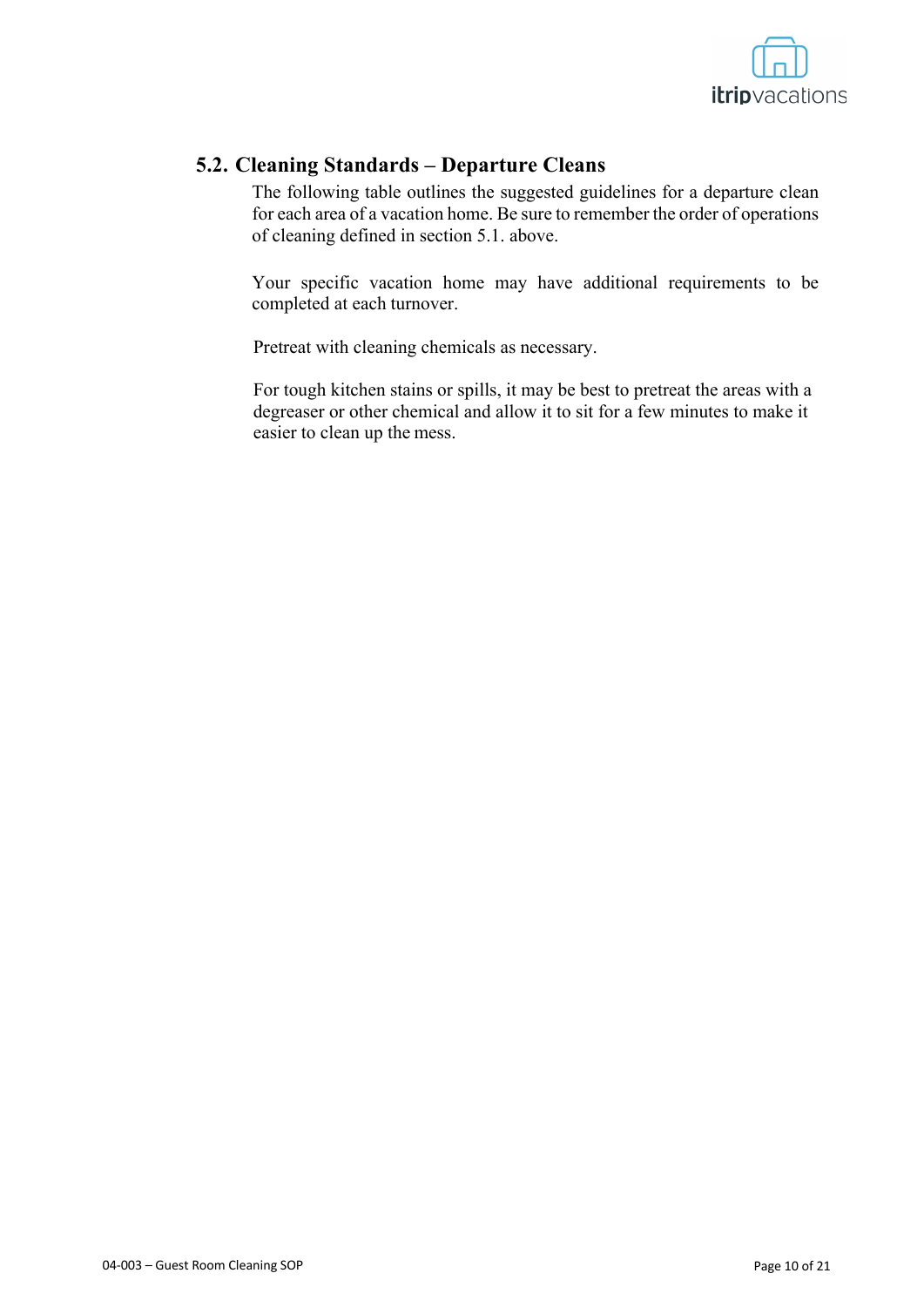

| <b>DEPARTURE CLEANING</b>                                                                                                                                                                                                                                                                                                                 |                        |
|-------------------------------------------------------------------------------------------------------------------------------------------------------------------------------------------------------------------------------------------------------------------------------------------------------------------------------------------|------------------------|
| <b>Task Description</b>                                                                                                                                                                                                                                                                                                                   | HК<br><b>Initials</b>  |
| <b>Initial Property Walk Through</b>                                                                                                                                                                                                                                                                                                      |                        |
| Wash hands thoroughly before and after each cleaning for 20 seconds with warm soapy water &/or use hand<br>sanitizer with at least 60% alcohol.                                                                                                                                                                                           |                        |
| Wear PPE mask & gloves, discard gloves after cleaning.                                                                                                                                                                                                                                                                                    |                        |
| Ventilate rooms when possible as you clean.                                                                                                                                                                                                                                                                                               |                        |
| Scan quickly ceilings, walls, floors, doors fixtures & furnishings for damage or required maintenance & report<br>issues to PM immediately.                                                                                                                                                                                               |                        |
| Discard used magazines, newspapers, brochures & documents left from guests.                                                                                                                                                                                                                                                               |                        |
| Reset furniture & fixtures to original location (see property photos & notes).                                                                                                                                                                                                                                                            |                        |
| Turn TV's ON/OFF & place on local TV channel to ensure TV's & remotes are working.                                                                                                                                                                                                                                                        |                        |
| Check WiFi by placing mobile phone on Airplane Mode to double check & ensure WiFi is working.                                                                                                                                                                                                                                             |                        |
| Check & change air filter if necessary.                                                                                                                                                                                                                                                                                                   |                        |
| Gather Check-in Items: Keys, fobs, garage/gate remotes, parking passes, wristbands, house books, etc.                                                                                                                                                                                                                                     |                        |
| <b>Exterior Entrances - Front Door/Patio/Balcony</b>                                                                                                                                                                                                                                                                                      | H K<br><b>Initials</b> |
| Remove soiled pool/beach towels to launder as necessary.                                                                                                                                                                                                                                                                                  |                        |
| Wipe down outdoor furniture & clean or vacuum under cushions & pillows.                                                                                                                                                                                                                                                                   |                        |
| Clean grill, outdoor appliances & preparation services & disinfect common touch points.                                                                                                                                                                                                                                                   |                        |
| Disinfect touch points: handrails, ladders, remotes, control panels, knobs, switches, doors & handles.                                                                                                                                                                                                                                    |                        |
| Clear entrance areas of dirt, debris, bugs & cobwebs from overhangs, corners, lights, storage areas, etc.                                                                                                                                                                                                                                 |                        |
| Sweep entrance areas to include steps, decks, balconies, porches, patios, gates, etc.                                                                                                                                                                                                                                                     |                        |
| Vacuum door thresholds & sliding glass door tracks to remove dirt, sand or debris.                                                                                                                                                                                                                                                        |                        |
| Vacuum or shake entry mats to remove debris on both sides.                                                                                                                                                                                                                                                                                |                        |
| <b>Kitchen</b>                                                                                                                                                                                                                                                                                                                            | HK<br><b>Initials</b>  |
| Determine if dishwasher needs to run, check for dirty or broken dishes, load, allow time for clean dishes to<br>cycle, unload & placed in proper location.                                                                                                                                                                                |                        |
| Determine if oven & stove top will require additional cleaning & if necessary treat & clean, select self-clean if<br>time permits, remove, soak & clean grills & drip pans then treat & clean stove top & reassemble.                                                                                                                     |                        |
| Remove soiled towels & oven mitts to launder as necessary.                                                                                                                                                                                                                                                                                |                        |
| Remove food, spices, condiments & liquor left by guests.                                                                                                                                                                                                                                                                                  |                        |
| High dust or vacuum: kitchen cabinets, ceiling fans, light bulbs, light fixtures, air vents & returns. If necessary<br>damp wipe with recommended cleaner. Report if fans are noisy, not balanced or when lights are out after<br>cleaning. In known areas where HVAC vents are prone to condensation check for mildew clean & disinfect. |                        |
| Dust window blinds, windowsills, doorframes, baseboards, etc. & damp dust if necessary.                                                                                                                                                                                                                                                   |                        |
| Dust lamps shades, tchotchkes, trinkets, art sculptures, wall art, etc.                                                                                                                                                                                                                                                                   |                        |
| Dust & clean TV screens, electronics, framed glass, lamps & horizontal surfaces such as nightstands, table<br>tops, TV consoles, etc. with microfiber cloth and appropriate screen safe cleaner, glass, wood or metallic<br>recommended products to capture dust (do not use paper towels or Windex).                                     |                        |
| Clean mirrors, glass doors or interior windows with a microfiber cloth & non-ammoniated glass cleaner.                                                                                                                                                                                                                                    |                        |
| Clean fingerprints & smudges from walls & doors.                                                                                                                                                                                                                                                                                          |                        |
| Clean & polish stainless steel appliances with recommended product.                                                                                                                                                                                                                                                                       |                        |
| Organize & straighten all kitchen cutlery, glassware, dishes, pots & pans, etc. in a neat & organized manner in<br>cabinets & drawers to assist in representing a clean environment.                                                                                                                                                      |                        |
| Vacuum or remove kitchen rugs to shake outside, if present, and replace once floors are clean and/or dry.                                                                                                                                                                                                                                 |                        |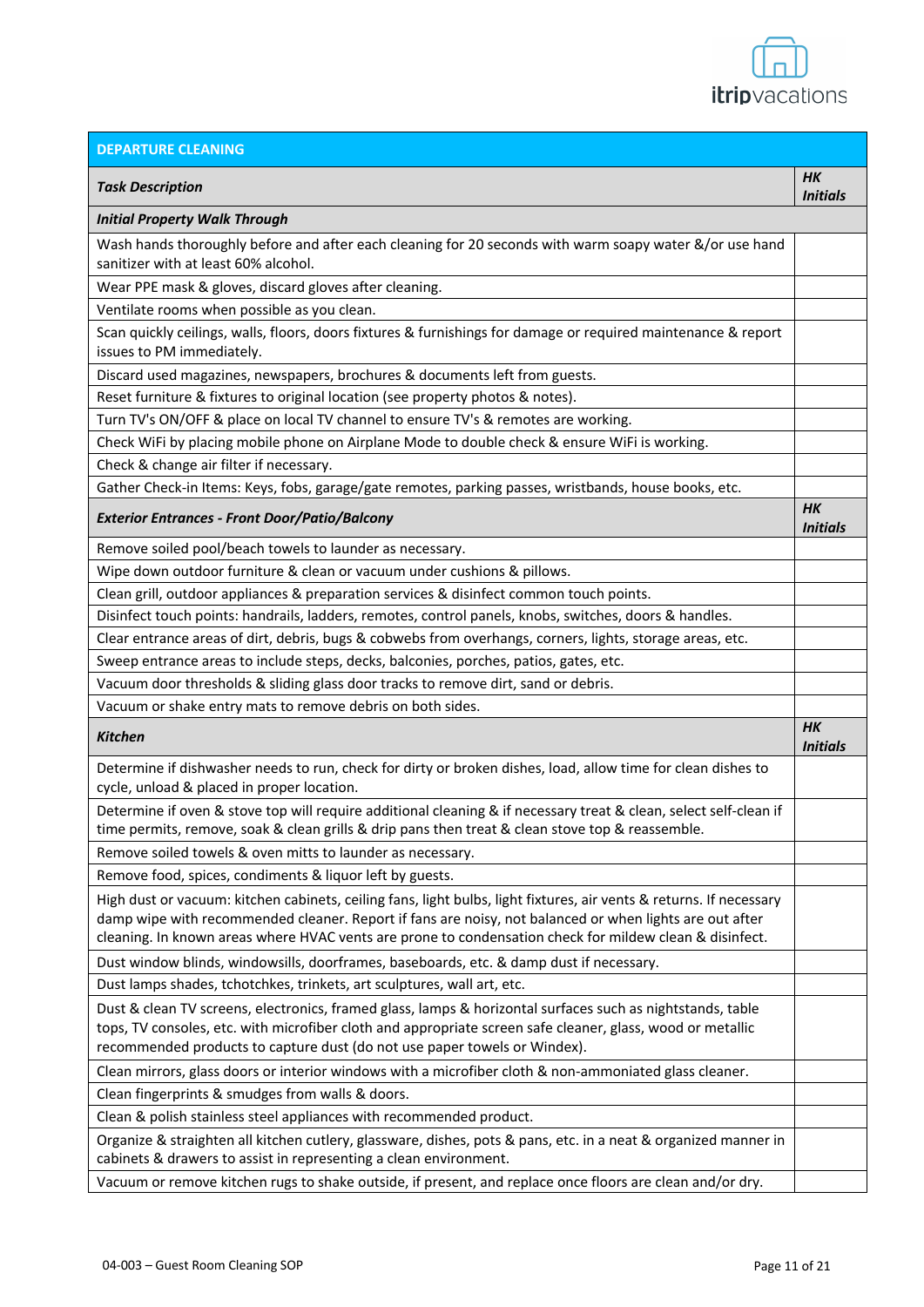

| <b>DEPARTURE CLEANING</b>                                                                                                                                                                                                                                                                                                           |                              |
|-------------------------------------------------------------------------------------------------------------------------------------------------------------------------------------------------------------------------------------------------------------------------------------------------------------------------------------|------------------------------|
| Kitchen (continued)                                                                                                                                                                                                                                                                                                                 | <b>HK</b><br><b>Initials</b> |
| Clean the following appliance interiors & exteriors while disinfecting touch points:                                                                                                                                                                                                                                                |                              |
| *Stovetop (gas): grates, burners, griddles, grills, surface areas, drip tray, knobs, handles & keypads.                                                                                                                                                                                                                             |                              |
| *Stovetop (electric): surface area, knobs, handles & keypads.                                                                                                                                                                                                                                                                       |                              |
| *Oven: interior racks, walls & door, exterior, drawers, face, knobs, handles & keypads.                                                                                                                                                                                                                                             |                              |
| *Microwave: turntable, tray, interior walls & door, exterior, handle & keypad.                                                                                                                                                                                                                                                      |                              |
| *Refrigerator: shelves, drawers, walls, doors, seals, exterior top, sides, face, handles & keypad.                                                                                                                                                                                                                                  |                              |
| *Freezer: shelves, drawers, walls, doors, seals, exterior top, sides, face, handles & keypad.                                                                                                                                                                                                                                       |                              |
| *Icemaker: remove bin, dump ice, clean & disinfect bin to provide guest with fresh ice.                                                                                                                                                                                                                                             |                              |
| *Dishwasher: seals, remove any leftover food, walls, front face, handle & keypad.                                                                                                                                                                                                                                                   |                              |
| *Trash Compactor: seals, interior walls, face, handle & keypad then replace compactor bag.                                                                                                                                                                                                                                          |                              |
| *Coffee Maker: empty coffee grounds, wash filter, coffee pot &/or thermos.                                                                                                                                                                                                                                                          |                              |
| *Keurig Coffee Maker: remove pod, clean, KCup holder, grate & reservoir.                                                                                                                                                                                                                                                            |                              |
| *Blenders & Food Processors: lids, dispensers, blades, buttons &/or keypad.                                                                                                                                                                                                                                                         |                              |
| *Toaster Oven: inside racks, walls, door, exterior, face, handle & keypad.                                                                                                                                                                                                                                                          |                              |
| *Toaster: empty crumbs from bottom tray & remove crumbs from exterior.                                                                                                                                                                                                                                                              |                              |
| *Crockpots, Pressure Cookers, Skillets, Waffle Irons, etc.                                                                                                                                                                                                                                                                          |                              |
| Clean the following surfaces & items while disinfecting touch points:                                                                                                                                                                                                                                                               |                              |
| *Cabinets & cupboards: vacuum interiors, clean cabinet fronts, commonly used edges, handles & pulls.                                                                                                                                                                                                                                |                              |
| *Countertops & backsplashes: free of crumbs, grit, spills & splatters.                                                                                                                                                                                                                                                              |                              |
| *Check-in items: Keys, fobs, garage/gate remotes, parking passes, wristbands, house books, etc.                                                                                                                                                                                                                                     |                              |
| *Non-dishwasher safe kitchenware, wash in warm soapy water, wipe dry & place in proper location.                                                                                                                                                                                                                                    |                              |
| *Sinks: basins, drains, faucet, handles & fixtures.                                                                                                                                                                                                                                                                                 |                              |
| *Garbage Disposal: run, clear debris if necessary & spray with recommended cleaner.                                                                                                                                                                                                                                                 |                              |
| *Tables & chairs: top, sides, under grip, legs, supports, etc.                                                                                                                                                                                                                                                                      |                              |
| *Counter bar: barstools, kick plates, wall adjacent to barstools.                                                                                                                                                                                                                                                                   |                              |
| *Kids items: highchairs, booster chairs, etc.                                                                                                                                                                                                                                                                                       |                              |
| Empty trash, clean & disinfect trashcan, replace liner to promote a clean uniformed look.                                                                                                                                                                                                                                           |                              |
| Replenish kitchen amenities: dishtowels, paper towels, sponges, dishwashing soap, dishwasher detergent, all<br>purpose cleaner, glass cleaner, etc.                                                                                                                                                                                 |                              |
| Disinfection Reminder for the following Key Touch Points: light & lamp switches & chains, door, closets,<br>drawer handles, remote controls, HVAC or PTAC control panels, telephone handsets & dial pads, desktops,<br>wine refrigerator, kettles, coffee makers, ice buckets, handles, buttons, knobs, etc.                        |                              |
| Buff brightwork surfaces after disinfecting, i.e. faucets & handles.                                                                                                                                                                                                                                                                |                              |
| Close window blinds so that slats are pointing upward at an angle, open curtains to be evenly spaced on both<br>sides of windows or doors throughout the home to provide a uniformed appearance.                                                                                                                                    |                              |
| Vacuum &/or sweep floors starting from the farthest point of the room backing out towards the door. Lift<br>furniture where possible removing items visible to the eye. Set vacuum to an appropriate setting depending<br>on the pile height. Vacuum rugs leaving consistent grooming lines throughout the room with no footprints. |                              |
| Wash floors with clean mop after being swept with approved floor cleaner & change dirty mopping solution<br>regularly &/or change microfiber mop head once soiled to provide a clean streak free appearance.                                                                                                                        |                              |

 $\overline{\phantom{a}}$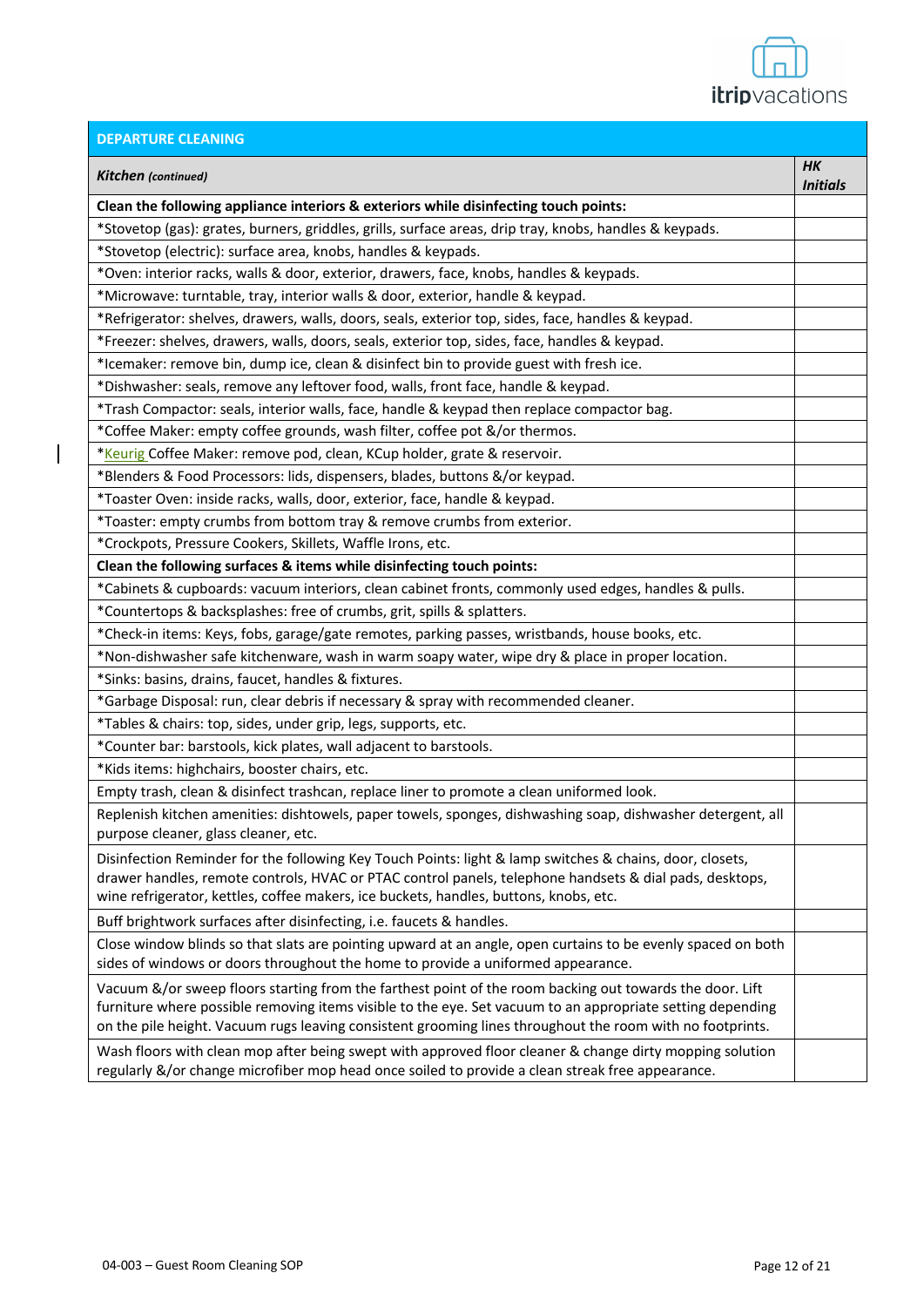

| <b>DEPARTURE CLEANING</b>                                                                                                                                                                                                                                                                                                           |                       |
|-------------------------------------------------------------------------------------------------------------------------------------------------------------------------------------------------------------------------------------------------------------------------------------------------------------------------------------|-----------------------|
| <b>Bedrooms</b>                                                                                                                                                                                                                                                                                                                     | HК<br><b>Initials</b> |
| Strip beds of soiled linens, protective coverings, pads, blankets, quilts, comforters, duvets, pillows, shams or<br>decorative pillows & throws to launder as necessary. DO NOT REMOVE BED BUG COVERS.                                                                                                                              |                       |
| Bedding soft surfaces & fabrics including the mattress can be treated with an EPA Registered Disinfectant. If<br>disinfecting mattress allow disinfectant to dry prior to layering bedding.                                                                                                                                         |                       |
| Make bed with clean stain-free linens & ensure sheets are symmetrically tucked & tight with pillows &<br>bedding accessories arranged in a neat & tidy fashion.                                                                                                                                                                     |                       |
| Open closets & drawers for forgotten items & return items to PM.                                                                                                                                                                                                                                                                    |                       |
| Remove debris from underneath beds, behind & between headboards, nightstands & dressers.                                                                                                                                                                                                                                            |                       |
| High dust or vacuum: ceiling fans, light bulbs, light fixtures, air vents & returns. If necessary damp wipe with<br>recommended cleaner. Report if fans are noisy, not balanced or when lights are out after cleaning. In known<br>areas where HVAC vents are prone to condensation check for mildew clean & disinfect.             |                       |
| Dust window blinds, windowsills, doorframes, baseboards, etc. & damp dust if necessary.                                                                                                                                                                                                                                             |                       |
| Dust lamps shades, tchotchkes, trinkets, art sculptures, wall art, etc.                                                                                                                                                                                                                                                             |                       |
| Dust & clean TV screens, electronics, framed glass, lamps & horizontal surfaces such as nightstands, table<br>tops, TV consoles, etc. with microfiber cloth and appropriate screen safe cleaner, glass, wood or metallic<br>recommended products to capture dust (do not use paper towels or Windex).                               |                       |
| Clean mirrors, glass doors or interior windows with a microfiber cloth & non-ammoniated glass cleaner.                                                                                                                                                                                                                              |                       |
| Clean fingerprints & smudges from walls & doors.                                                                                                                                                                                                                                                                                    |                       |
| Clean or vacuum furniture, including underneath chair & sofa cushions.                                                                                                                                                                                                                                                              |                       |
| Organize/space/face hangers in an orderly fashion, remove those that do not belong, then disinfect.                                                                                                                                                                                                                                 |                       |
| Straighten luggage racks & disinfect.                                                                                                                                                                                                                                                                                               |                       |
| Disinfection Reminder for the following Key Touch Points: hangers, light & lamp switches & chains, door,<br>closets, drawer handles, remote controls, HVAC or PTAC control panels, telephone handsets & dial pads,<br>desktops, handles, buttons, knobs, etc.                                                                       |                       |
| Buff brightwork surfaces after disinfecting, i.e. faucets & handles.                                                                                                                                                                                                                                                                |                       |
| Close window blinds so that slats are pointing upward at an angle, open curtains to be evenly spaced on both<br>sides of windows or doors throughout the home to provide a uniformed appearance.                                                                                                                                    |                       |
| Vacuum &/or sweep floors starting from the farthest point of the room backing out towards the door. Lift<br>furniture where possible removing items visible to the eye. Set vacuum to an appropriate setting depending<br>on the pile height. Vacuum rugs leaving consistent grooming lines throughout the room with no footprints. |                       |
| Wash floors with clean mop after being swept with approved floor cleaner & change dirty mopping solution<br>regularly &/or change microfiber mop head once soiled to provide a clean streak free appearance.                                                                                                                        |                       |
| <b>Bathrooms</b>                                                                                                                                                                                                                                                                                                                    | HK<br><b>Initials</b> |
| Remove soiled towels, hand towels, wash clothes & bath mats to launder as necessary.                                                                                                                                                                                                                                                |                       |
| Remove bathroom rugs to shake outside, if present, and replace once floors are clean and/or dry.                                                                                                                                                                                                                                    |                       |
| High dust or vacuum: bathroom fans, light bulbs, light fixtures, air vents & returns. If necessary damp wipe<br>with recommended cleaner. Report if fans are noisy, not balanced or when lights are out after cleaning. In<br>known areas where HVAC vents are prone to condensation check for mildew clean & disinfect.            |                       |
| High dust & wipe vanity light fixtures, towel bars & wall decor.                                                                                                                                                                                                                                                                    |                       |
| Dust window blinds, windowsills, doorframes, baseboards, etc. & damp dust if necessary.                                                                                                                                                                                                                                             |                       |
| Clean mirrors, glass doors or interior windows with a microfiber cloth & non-ammoniated glass cleaner.                                                                                                                                                                                                                              |                       |
| Clean fingerprints & smudges from walls & doors.                                                                                                                                                                                                                                                                                    |                       |
| Removing hair from blow dryer, wipe the entire body & cord, wrap cord in orderly fashion.                                                                                                                                                                                                                                           |                       |

 $\begin{array}{c} \rule{0pt}{2ex} \rule{0pt}{2ex} \rule{0pt}{2ex} \rule{0pt}{2ex} \rule{0pt}{2ex} \rule{0pt}{2ex} \rule{0pt}{2ex} \rule{0pt}{2ex} \rule{0pt}{2ex} \rule{0pt}{2ex} \rule{0pt}{2ex} \rule{0pt}{2ex} \rule{0pt}{2ex} \rule{0pt}{2ex} \rule{0pt}{2ex} \rule{0pt}{2ex} \rule{0pt}{2ex} \rule{0pt}{2ex} \rule{0pt}{2ex} \rule{0pt}{2ex} \rule{0pt}{2ex} \rule{0pt}{2ex} \rule{0pt}{2ex} \rule{0pt}{$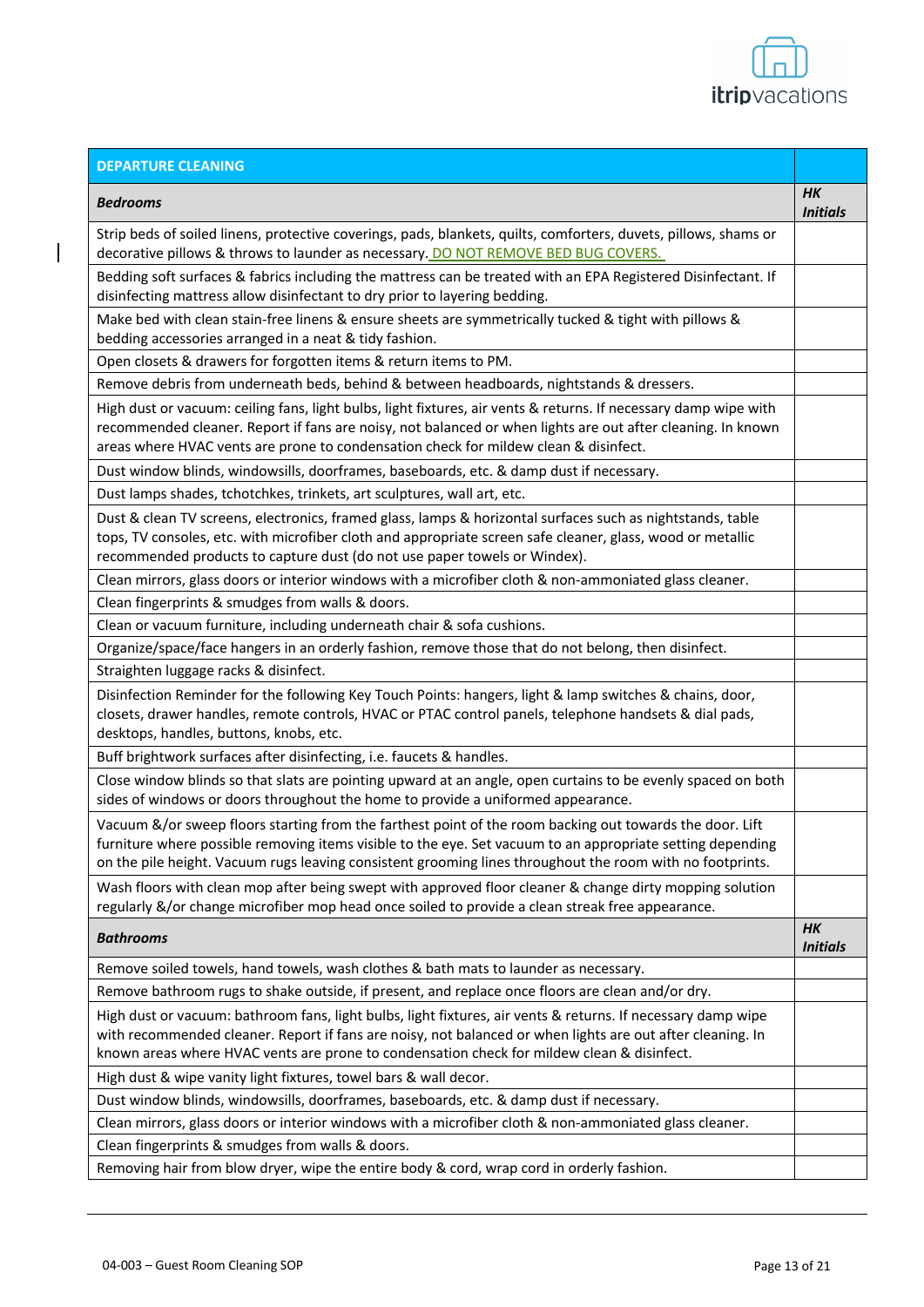

| <b>DEPARTURE CLEANING</b>                                                                                                                                                                                                                                                                                                           |                        |
|-------------------------------------------------------------------------------------------------------------------------------------------------------------------------------------------------------------------------------------------------------------------------------------------------------------------------------------|------------------------|
| <b>Bathrooms</b> (continued)                                                                                                                                                                                                                                                                                                        | HК<br><b>Initials</b>  |
| Replace or launder shower curtain & shower liner as required.                                                                                                                                                                                                                                                                       |                        |
| Inspect for mold or mildew present on grout/caulk or any surface of the basin & report to PM.                                                                                                                                                                                                                                       |                        |
| Treat soap scum buildup if necessary for glass enclosures should be left spot free.                                                                                                                                                                                                                                                 |                        |
| Remove any debris or hair in the tub &/or shower drain or stopper.                                                                                                                                                                                                                                                                  |                        |
| Clean the following surfaces & items while disinfecting touch points:                                                                                                                                                                                                                                                               |                        |
| *Cabinets: interiors, watermarks, fronts, commonly used edges, handles & pulls.                                                                                                                                                                                                                                                     |                        |
| *Vanity: countertops, backsplash, sink, drain, faucets, knobs & handles.                                                                                                                                                                                                                                                            |                        |
| *Tub &/or Shower: ledges, walls, and shelves, hanging racks, drain, rod/shower door, faucets, fixtures<br>&handles.                                                                                                                                                                                                                 |                        |
| *Toilet: handle, tank, lid, seat, rim, bowl, pedestal to floor & splash wall.                                                                                                                                                                                                                                                       |                        |
| Empty trash, clean & disinfect trashcan, replace liner to promote a clean uniformed look.                                                                                                                                                                                                                                           |                        |
| Replenish/replace bathroom amenities to include but not limited to: hand soap, body soap, shampoo,<br>conditioner, toilet paper, etc.                                                                                                                                                                                               |                        |
| Place toilet paper on tissue holder so it rolls off as a waterfall vs. pulling from underneath the roll.                                                                                                                                                                                                                            |                        |
| Replenish towels, hand towels, wash cloths, make-up cloths, bath mats, etc.                                                                                                                                                                                                                                                         |                        |
| Hang clean towels neatly on rack or placed inside closet or cabinetry in an organized manner.                                                                                                                                                                                                                                       |                        |
| Close lid of the toilet seat, sit & look up, down, right, left & inspect what you expect the guest will notice<br>while sitting on the throne.                                                                                                                                                                                      |                        |
| Disinfection Reminder for the following Key Touch Points: light switches, chains, door, closets, drawer<br>handles, remote controls, spa panels, HVAC or PTAC control panels, telephone handsets & dial pads, etc.                                                                                                                  |                        |
| Disinfection Reminder for the following Key Touch Points: light & lamp switches & chains, door, closets,<br>drawer handles, remote controls, HVAC or PTAC control panels, telephone handsets & dial pads, desktops,<br>bath/spa/sauna fixtures & features, handles, buttons, knobs, etc.                                            |                        |
| Buff brightwork surfaces after disinfecting, i.e. faucets & handles.                                                                                                                                                                                                                                                                |                        |
| Close window blinds so that slats are pointing upward at an angle, open curtains to be evenly spaced on both<br>sides of windows or doors throughout the home to provide a uniformed appearance.                                                                                                                                    |                        |
| Vacuum &/or sweep floors starting from the farthest point of the room backing out towards the door. Lift<br>furniture where possible removing items visible to the eye. Set vacuum to an appropriate setting depending<br>on the pile height. Vacuum rugs leaving consistent grooming lines throughout the room with no footprints. |                        |
| Wash floors with clean mop after being swept with approved floor cleaner & change dirty mopping solution<br>regularly &/or change microfiber mop head once soiled to provide a clean streak free appearance.                                                                                                                        |                        |
| <b>Living Room</b>                                                                                                                                                                                                                                                                                                                  | H K<br><b>Initials</b> |
| Open pullout sofa, remove used linens, vacuum crumbs, remove trash, return to original position & place<br>sleeper sofa bag with sleeper sofa setup in closet.                                                                                                                                                                      |                        |
| Vacuum or remove living rugs to shake outside, if present, and replace once floors are clean and/or dry.                                                                                                                                                                                                                            |                        |
| High dust or vacuum: ceiling fans, light bulbs, light fixtures, air vents & returns. If necessary damp wipe with                                                                                                                                                                                                                    |                        |
| recommended cleaner. Report if fans are noisy, not balanced or when lights are out after cleaning. In known<br>areas where HVAC vents are prone to condensation check for mildew clean & disinfect.                                                                                                                                 |                        |
| Dust window blinds, windowsills, doorframes, baseboards, etc. & damp dust if necessary.                                                                                                                                                                                                                                             |                        |
| Dust lamps shades, tchotchkes, trinkets, art sculptures, wall art, etc.                                                                                                                                                                                                                                                             |                        |
| Dust & clean TV screens, electronics, framed glass, lamps & horizontal surfaces such as nightstands, table<br>tops, TV consoles, etc. with microfiber cloth and appropriate screen safe cleaner, glass, wood or metallic<br>recommended products to capture dust (do not use paper towels or Windex).                               |                        |
| Clean mirrors, glass doors or interior windows with a microfiber cloth & non-ammoniated glass cleaner.                                                                                                                                                                                                                              |                        |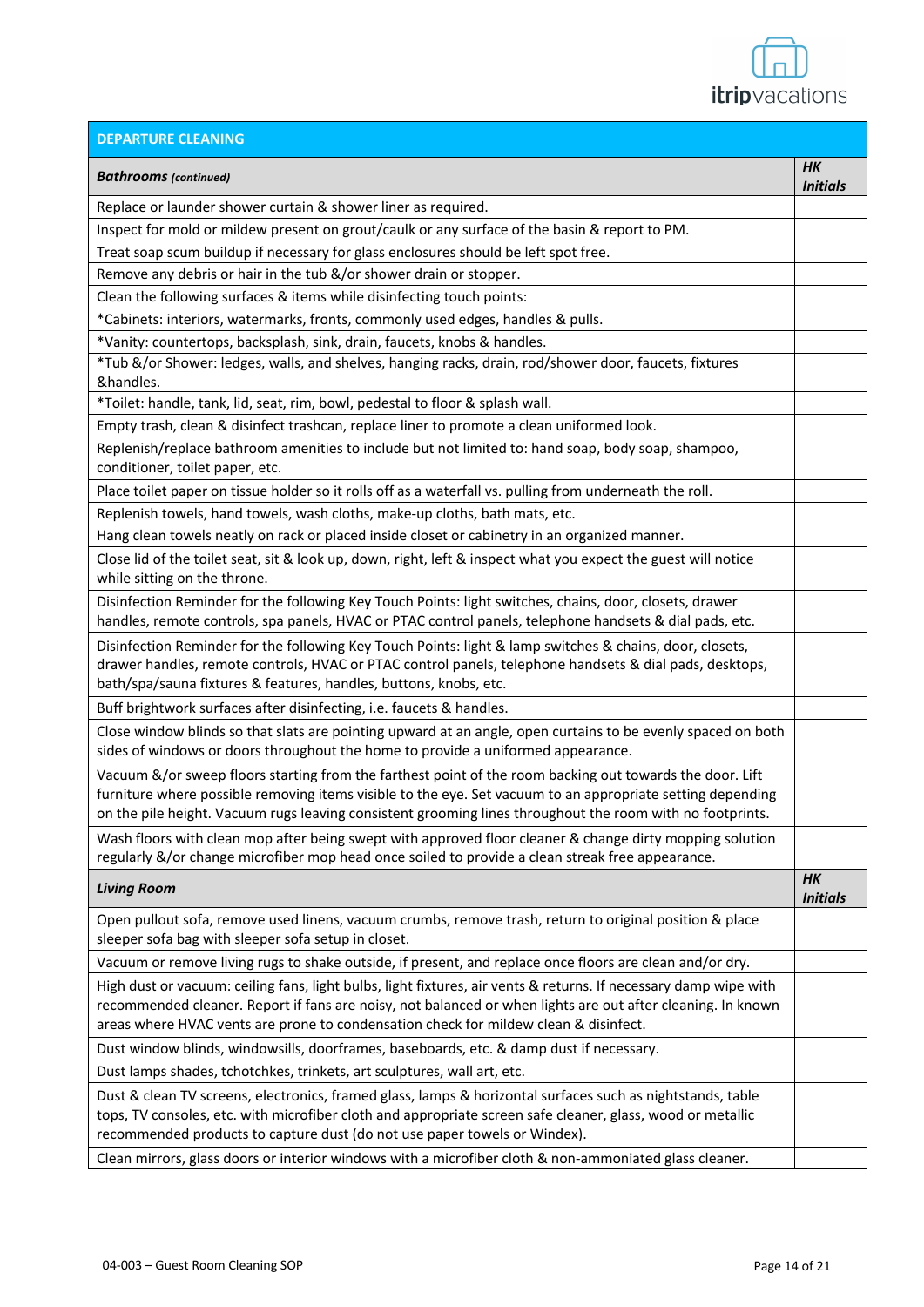

| <b>DEPARTURE CLEANING</b>                                                                                                                                                                                                                                                                                                                                                                             |                              |
|-------------------------------------------------------------------------------------------------------------------------------------------------------------------------------------------------------------------------------------------------------------------------------------------------------------------------------------------------------------------------------------------------------|------------------------------|
| <b>Living Room (continued)</b>                                                                                                                                                                                                                                                                                                                                                                        | HК<br><b>Initials</b>        |
| Clean fingerprints & smudges from walls & doors.                                                                                                                                                                                                                                                                                                                                                      |                              |
| Remove debris from underneath furniture, tables, etc., there should be no trash left behind.                                                                                                                                                                                                                                                                                                          |                              |
| Clean or vacuum upholstered furniture, including underneath chair & sofa cushions, each cushion or throw<br>pillow should be removed & reviewed & if it passes approval fluffed & properly placed.                                                                                                                                                                                                    |                              |
| Disinfection Reminder for the following Key Touch Points: light & lamp switches & chains, door, closets,<br>drawer handles, remote controls, HVAC or PTAC control panels, telephone handsets & dial pads, desktops,<br>handles, buttons, knobs, etc.                                                                                                                                                  |                              |
| Disinfection Reminder for the following: cards, board games, electronic games, toys, books, etc.                                                                                                                                                                                                                                                                                                      |                              |
| Buff brightwork surfaces after disinfecting, i.e. faucets & handles.                                                                                                                                                                                                                                                                                                                                  |                              |
| Close window blinds so that slats are pointing upward at an angle, open curtains to be evenly spaced on both<br>sides of windows or doors throughout the home to provide a uniformed appearance.                                                                                                                                                                                                      |                              |
| Vacuum and/or sweep floors lifting furniture where possible but removing items visible to the eye. Floors to<br>be swept & carpets to be vacuumed starting from the farthest point of the room backing out towards the<br>door with the vacuum set to an appropriate setting depending on the pile height. Vacuum carpet leaving<br>consistent grooming lines throughout the room with no footprints. |                              |
| Wash floors with clean mop after being swept with approved floor cleaner & change dirty mopping solution<br>regularly &/or change microfiber mop head once soiled to provide a clean streak free appearance.                                                                                                                                                                                          |                              |
| <b>Laundry Room</b>                                                                                                                                                                                                                                                                                                                                                                                   | <b>HK</b><br><b>Initials</b> |
| Launder linens, terry & bedding in-house if applicable.                                                                                                                                                                                                                                                                                                                                               |                              |
| Washing Machine: wipe interior including agitator for top loaders & rubber gasket for front loaders. Be sure<br>to leave front loaders door open so moisture can escape.                                                                                                                                                                                                                              |                              |
| Dryer: remove & clean lint trap & wipe inside & outside of dryer.                                                                                                                                                                                                                                                                                                                                     |                              |
| Laundry Baskets & Hampers: clean & disinfect.                                                                                                                                                                                                                                                                                                                                                         |                              |
| Ironing Board & Irons: clean & disinfect.                                                                                                                                                                                                                                                                                                                                                             |                              |
| Replenish laundry amenities: laundry detergent, etc                                                                                                                                                                                                                                                                                                                                                   |                              |
| Empty trash, clean & disinfect trashcan, replace liner to promote a clean uniformed look.                                                                                                                                                                                                                                                                                                             |                              |
| Disinfection Reminder for the following Key Touch Points: light & lamp switches & chains, door, closets,<br>drawer handles, remote controls, HVAC or PTAC control panels, telephone handsets & dial pads, desktops,<br>handles, buttons, knobs, etc.                                                                                                                                                  |                              |
| Buff brightwork surfaces after disinfecting, i.e. faucets & handles.                                                                                                                                                                                                                                                                                                                                  |                              |
| Close window blinds to a 65-degree angle, open curtains to be evenly spaced on both sides of windows or<br>doors throughout the home to provide a uniformed appearance.                                                                                                                                                                                                                               |                              |
| Vacuum &/or sweep floors starting from the farthest point of the room backing out towards the door. Lift<br>furniture where possible removing items visible to the eye. Set vacuum to an appropriate setting depending<br>on the pile height. Vacuum rugs leaving consistent grooming lines throughout the room with no footprints.                                                                   |                              |
| Wash floors with clean mop after being swept with approved floor cleaner & change dirty mopping solution                                                                                                                                                                                                                                                                                              |                              |
| regularly &/or change microfiber mop head once soiled to provide a clean streak free appearance.                                                                                                                                                                                                                                                                                                      |                              |
| Garage/Driveway/Parking/Storage Area                                                                                                                                                                                                                                                                                                                                                                  | H K<br><b>Initials</b>       |
| Vacuum &/or shake entry mats to remove debris on both sides.                                                                                                                                                                                                                                                                                                                                          |                              |
| Remove debris from ground, corners, benches, tables, etc.                                                                                                                                                                                                                                                                                                                                             |                              |
| Clean golf carts, bikes, helmets, beach & pool toys, boogie boards, portable cribs, playpens, etc.                                                                                                                                                                                                                                                                                                    |                              |
| Provide clean trash &/or recycle bins.                                                                                                                                                                                                                                                                                                                                                                |                              |
| Sweep, mop or use hand blower as necessary to provide an inviting 1st impression.                                                                                                                                                                                                                                                                                                                     |                              |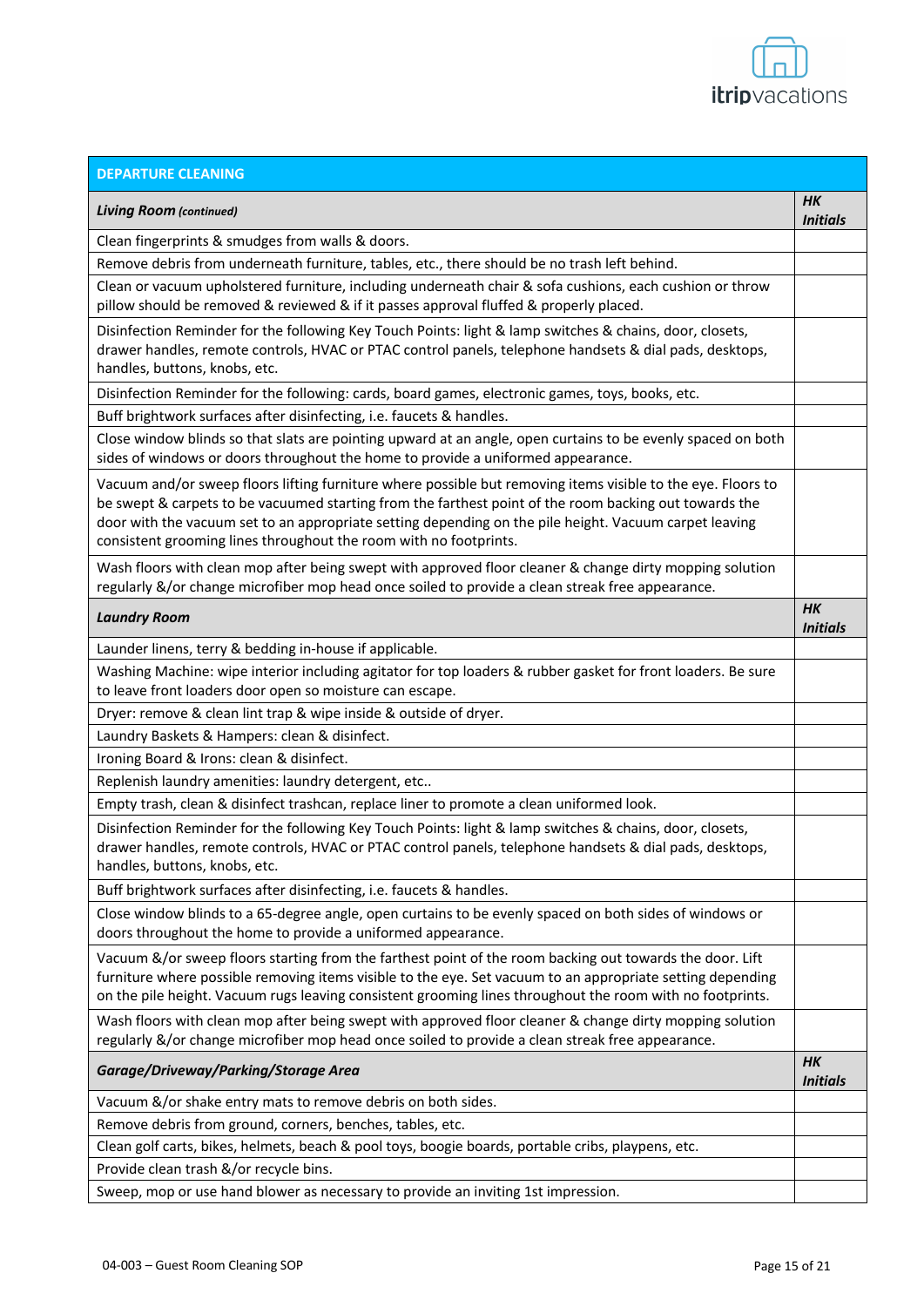

| <b>DEPARTURE CLEANING</b>                                                                                                                                                                                                                                                                    |                       |
|----------------------------------------------------------------------------------------------------------------------------------------------------------------------------------------------------------------------------------------------------------------------------------------------|-----------------------|
| Departure & Securing the Residence                                                                                                                                                                                                                                                           | HК<br><b>Initials</b> |
| Discard any debris from vacuum canister or change bag as necessary, clean & disinfect.                                                                                                                                                                                                       |                       |
| Ensure all housekeeping contractors' cleaning products, chemicals & personal items have been removed.                                                                                                                                                                                        |                       |
| Set HVAC thermostat to pre-determined temperature, clean & disinfect.                                                                                                                                                                                                                        |                       |
| Ensure all windows & doors are locked.                                                                                                                                                                                                                                                       |                       |
| Disinfect doors, handles, keypads or lockboxes.                                                                                                                                                                                                                                              |                       |
| Please note that everything has been disinfected at this point, when the Housekeeping Inspector or QA<br>Inspector returns, he/she should wear PPE masks & gloves (booties optional). Recommended to always have<br>a disinfectant wipes when walking around when touching key touch points. |                       |
| Drop linens at cleaners or launder with proper sanitation products & temperatures.                                                                                                                                                                                                           |                       |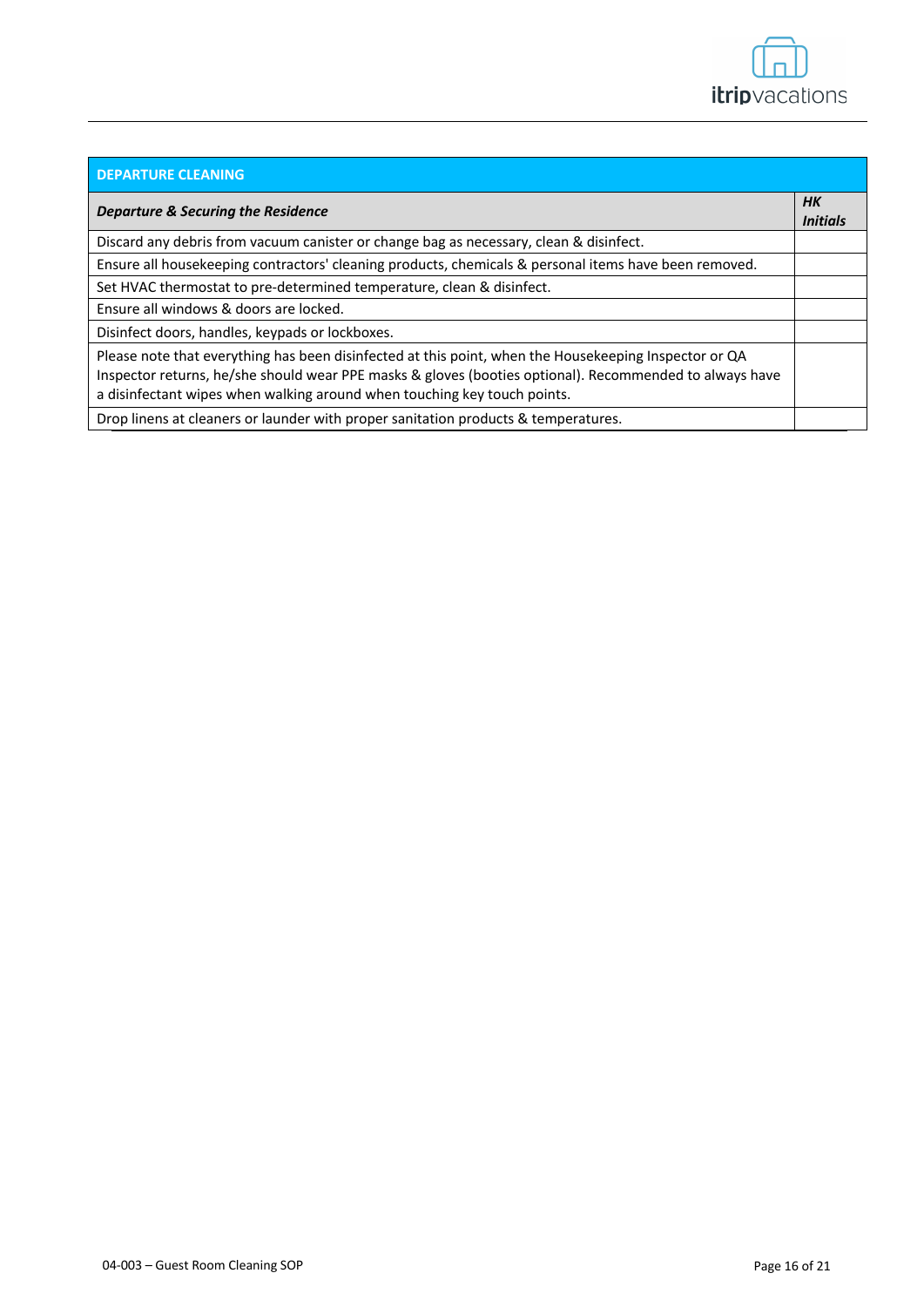

## **REVISONS PENDING FOR 5.3 TO REFLECT CDC GUIDELINES**

## **5.3. Housekeeping Standards – Deep Cleans**

The following table outlines the expectations for a deep clean for each area of a unit. Be sure to remember the order of operations of cleaning defined in section 5.1. above.

These are the minimum requirements. Your specific property may have additional requirements to be completed for each deep clean. A deep clean will include all expectations of a departure clean plus the following additional items. *In a deep clean, every square inch of the unit needs to be touched and cleaned.*

| <b>Deep Cleaning</b>                                                                                                                                                                                                                                                  |                                  |
|-----------------------------------------------------------------------------------------------------------------------------------------------------------------------------------------------------------------------------------------------------------------------|----------------------------------|
| <b>Task Description</b>                                                                                                                                                                                                                                               | Housekeeper's<br><b>Initials</b> |
| Initial Property Walk-Thru<br>Pull all bedding for laundering or dry cleaning as required per expectations                                                                                                                                                            |                                  |
| <b>Exterior Patio/Balcony, if applicable</b>                                                                                                                                                                                                                          |                                  |
| Work with the Property Management team to remove light fixtures so that they can be<br>wiped and any existing bugs or debris can be removed from them.                                                                                                                |                                  |
| Exterior floor surfaces may need to pressure washed or auto-scrubbed. Work with your<br>Property Manager to determine the appropriate method and to schedule a Floor Tech.                                                                                            |                                  |
| <b>Bedrooms</b>                                                                                                                                                                                                                                                       |                                  |
| Remove all items from the walls (if allowed).                                                                                                                                                                                                                         |                                  |
| Clean/wipe/dust walls, baseboards and switch plates, including behind all furniture.<br>(Use Magic Eraser for smudges/marks)                                                                                                                                          |                                  |
| Move all furniture and clean the exposed area, as required.                                                                                                                                                                                                           |                                  |
| Wipe inside of all drawers and cabinets.                                                                                                                                                                                                                              |                                  |
| Clean/wipe windows, including sills, panels and tracks (open the window). If not<br>pulled to be dry cleaned, vacuum curtains. Dust all blinds.                                                                                                                       |                                  |
| Clean/wipe/dust all surfaces, electronics, lampshades, decorations, knick-knacks and<br>wall art.                                                                                                                                                                     |                                  |
| Clean/wipe A/C vents.                                                                                                                                                                                                                                                 |                                  |
| Clean/wipe all doors, front/back and sides, including handles and hinges, as well as<br>inside, outside and tops of all door frames.                                                                                                                                  |                                  |
| Clean/wipe all closet doors, front/back and sides, including handles and hinges, as well<br>as the tops and sides of all doorframes. Also, if applicable, vacuum/wipe tracks and<br>shelves. MAKE SURE ALL ITEMS IN CLOSET HAVE BEEN CLEANED AND<br>ORGANIZED NEATLY. |                                  |
| If applicable, clean glass and panels of doors/sliding glass doors, as well as<br>wipe/vacuum tracks.                                                                                                                                                                 |                                  |
| Dust/vacuum all furniture, including the removal of chair/sofa cushions to vacuum<br>underneath.                                                                                                                                                                      |                                  |
| Vacuum mattress and box spring on each bed.                                                                                                                                                                                                                           |                                  |
| Vacuum/clean bedframes and headboards/footboards before remaking the bed.                                                                                                                                                                                             |                                  |
| Make beds with clean linens.                                                                                                                                                                                                                                          |                                  |
| Floor Care: work with your Property Manager to determine the appropriate method<br>and to schedule a Floor Tech.                                                                                                                                                      |                                  |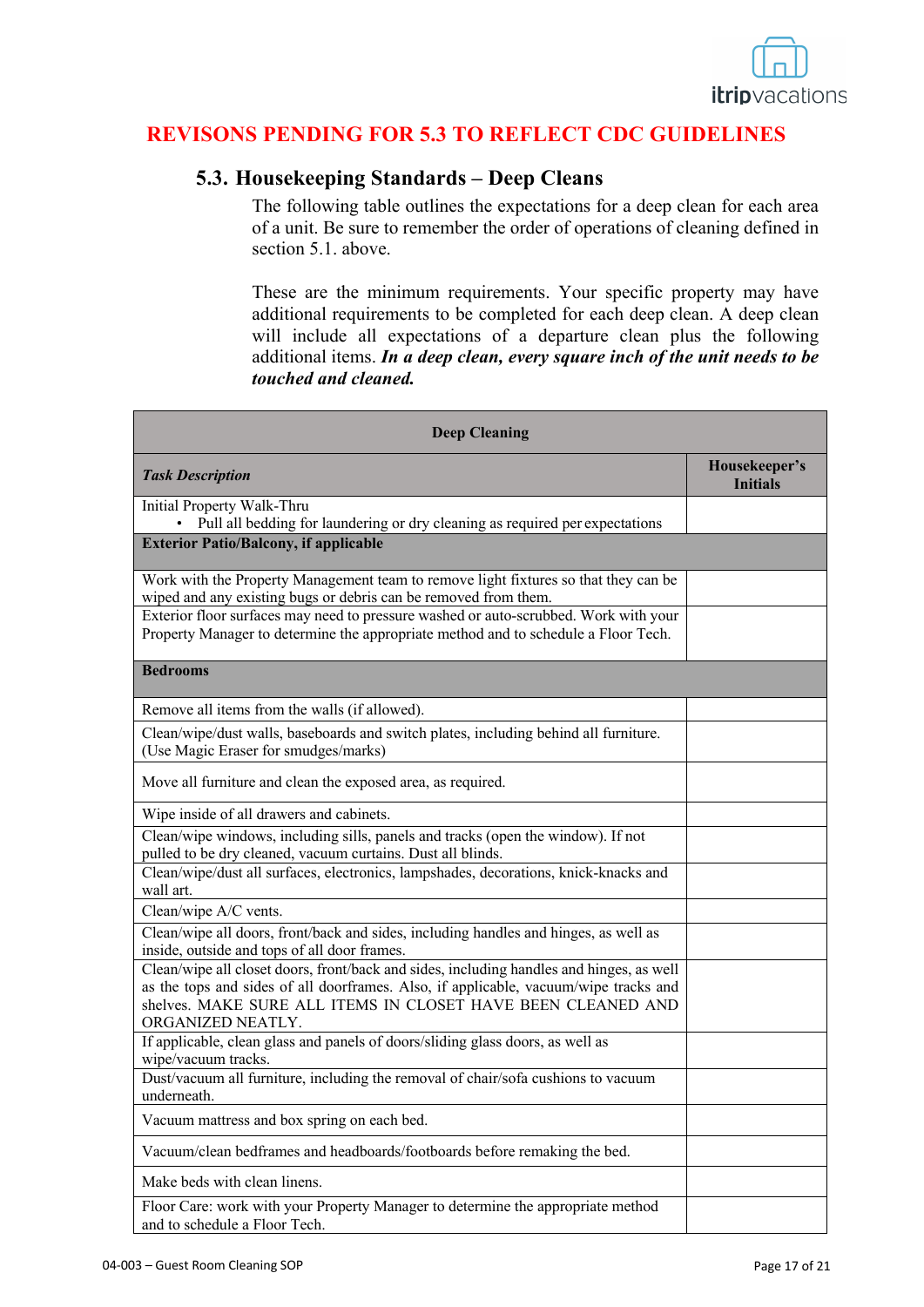

| <b>Deep Cleaning</b>                                                                                                                                                                                                                                                                                                                                                                                                                |                                  |  |
|-------------------------------------------------------------------------------------------------------------------------------------------------------------------------------------------------------------------------------------------------------------------------------------------------------------------------------------------------------------------------------------------------------------------------------------|----------------------------------|--|
| <b>Task Description</b>                                                                                                                                                                                                                                                                                                                                                                                                             | Housekeeper's<br><b>Initials</b> |  |
| <b>Bathrooms</b>                                                                                                                                                                                                                                                                                                                                                                                                                    |                                  |  |
| Remove all items from the walls (if allowed).                                                                                                                                                                                                                                                                                                                                                                                       |                                  |  |
| Clean/wipe/dust walls, baseboards and switch plates, including behind all furniture.<br>(Use Magic Eraser for smudges/marks)                                                                                                                                                                                                                                                                                                        |                                  |  |
| Clean/wipe windows, including sills, panels and tracks (open the window). If not<br>pulled to be dry cleaned, vacuum curtains. Dust all blinds.                                                                                                                                                                                                                                                                                     |                                  |  |
| Clean/wipe/dust all surfaces, decorations, knick-knacks and wall art.                                                                                                                                                                                                                                                                                                                                                               |                                  |  |
| Clean/wipe and shine all faucets (sink and bathtub/shower)                                                                                                                                                                                                                                                                                                                                                                          |                                  |  |
| Clean shower doors and tile grout to remove mold/mildew. Remove soap scum build<br>up. NO MILDEW OR MOLD SHOULD REMAIN.<br>Clean/wipe/vacuum inside and outside (face, sides and knobs/handles) of drawers and<br>cabinets, including water marks, as well as towel rack holders, before placing towels in                                                                                                                          |                                  |  |
| to the cabinet. Also, clean/wipe toilet paper holder<br>Clean/wipe vent fans and A/C vents.                                                                                                                                                                                                                                                                                                                                         |                                  |  |
| Clean/wipe all doors, front/back and sides, including handles and hinges, as well as<br>inside, outside and tops of all door frames.                                                                                                                                                                                                                                                                                                |                                  |  |
| Floor Care: work with your Property Manager to determine the appropriate method<br>and to schedule a Floor Tech.                                                                                                                                                                                                                                                                                                                    |                                  |  |
| <b>Kitchen</b>                                                                                                                                                                                                                                                                                                                                                                                                                      |                                  |  |
| Remove all items from the walls (if allowed).                                                                                                                                                                                                                                                                                                                                                                                       |                                  |  |
| Clean/wipe/dust walls, baseboards and switch plates, including behind all furniture.<br>(Use Magic Eraser for smudges/marks)                                                                                                                                                                                                                                                                                                        |                                  |  |
| Wash ALL dishes/utensils/kitchenware in EVERY cabinet/drawer. Once cleaned, put                                                                                                                                                                                                                                                                                                                                                     |                                  |  |
| everything back and organize in cabinets/drawers.<br>Clean/wipe/vacuum inside ALL cabinets, as well as top of cabinets, cabinet doors                                                                                                                                                                                                                                                                                               |                                  |  |
| (inside and out), cabinet knobs/handles, hinges and any crevices of cabinets.                                                                                                                                                                                                                                                                                                                                                       |                                  |  |
| Dust/clean all light fixtures, including removing and cleaning light covers (if allowed<br>by the resort facilities team)                                                                                                                                                                                                                                                                                                           |                                  |  |
| Clean/disinfect countertops, backsplash/walls (including behind kitchen trash can),<br>switch plates, and sink. Make sure all faucets and handles, including sink sprayers and<br>garbage disposal collar, have been cleaned.                                                                                                                                                                                                       |                                  |  |
| Clean inside/outside of the trashcan.                                                                                                                                                                                                                                                                                                                                                                                               |                                  |  |
| Clean inside/outside, including top, of all small appliances: coffee pot, toaster,                                                                                                                                                                                                                                                                                                                                                  |                                  |  |
| microwave (including vent), blender & blender base, etc. (please dry before putting<br>them back).                                                                                                                                                                                                                                                                                                                                  |                                  |  |
| Move fridge away from wall and clean/sweep/mop underneath fridge. Clean/wipe sides<br>and top of fridge. Wipe all seals, handles, bottom/sides of doors, and bottom vent grill<br>(if applicable). Pull all trays/drawers/bins to clean/disinfect. (Razor blades are great for<br>crumbs stuck in cracks or small crevices that are not easy to access by hand). NO<br>FOOD/DRINK STAINS OR MARKS SHOULD BE FOUND INSIDE OR OUTSIDE |                                  |  |
| OF FRIDGE.                                                                                                                                                                                                                                                                                                                                                                                                                          |                                  |  |
| Dump ice from all icemakers and disinfect. Make sure ice maker is turned off.                                                                                                                                                                                                                                                                                                                                                       |                                  |  |
| Empty and clean/wipe, including all trays and seals, leaving NO FOOD DEBRIS OR<br>MARKS INSIDE DISHWASHER. Clean front, top, sides of doors, and bottom (all the<br>way to floor).                                                                                                                                                                                                                                                  |                                  |  |
| Stove/range: If not bolted into cabinet, move oven away from wall and                                                                                                                                                                                                                                                                                                                                                               |                                  |  |
| clean/sweep/mop underneath. If bolted, remove drawer/broiler and vacuum/clean all                                                                                                                                                                                                                                                                                                                                                   |                                  |  |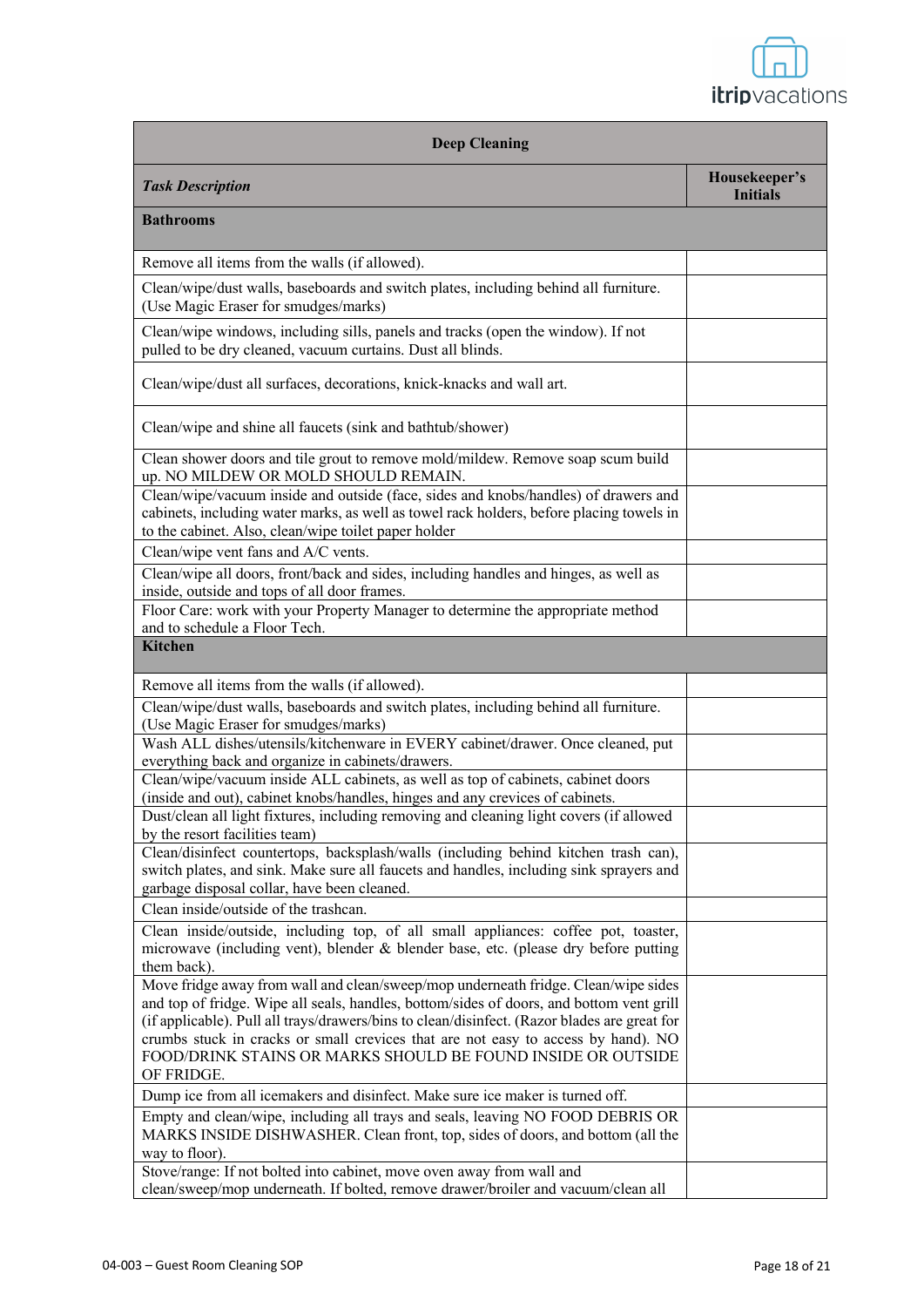

| <b>Deep Cleaning</b>                                                                                                                                                                                                                                                                           |                                  |  |
|------------------------------------------------------------------------------------------------------------------------------------------------------------------------------------------------------------------------------------------------------------------------------------------------|----------------------------------|--|
| <b>Task Description</b>                                                                                                                                                                                                                                                                        | Housekeeper's<br><b>Initials</b> |  |
| crumbs and stains underneath. Clean/wipe inside, including all racks. Wipe/clean front<br>and sides of doors, as well as top of stove, underneath drip pans, oven hood vent and<br>drawer/broiler. Replace drip pans, if needed. NO FOOD CRUMBS OR GREASE<br>SHOULD BE FOUND ABOVE OR ON OVEN. |                                  |  |
| Dust/wipe baseboards. (Use Magic Eraser for smudges/marks)                                                                                                                                                                                                                                     |                                  |  |
| Floor Care: work with your Property Manager to determine the appropriate method<br>and to schedule a Floor Tech.                                                                                                                                                                               |                                  |  |
| <b>Laundry Room</b>                                                                                                                                                                                                                                                                            |                                  |  |
| Clean/wipe washer/dryer, including wiping inside of washer (top of barrel) and<br>top/sides of machines. THERE SHOULD BE NO LINT, HAIR, SAND OR<br>DETERGENT RESIDUE LEFT IN EITHER MACHINE.                                                                                                   |                                  |  |
| Floor Care: vacuuming, sweeping, mopping, etc.                                                                                                                                                                                                                                                 |                                  |  |
| <b>Living Room</b>                                                                                                                                                                                                                                                                             |                                  |  |
| Remove all items from the walls (if allowed).                                                                                                                                                                                                                                                  |                                  |  |
| Clean/wipe/dust walls, baseboards and switch plates, including behind all furniture.<br>(Use Magic Eraser for smudges/marks)                                                                                                                                                                   |                                  |  |
| Clean/wipe/dust all surfaces, electronics, lampshades, decorations, knick-knacks and<br>remove wall art. Check all electronics to make sure they all work properly.                                                                                                                            |                                  |  |
| Clean/wipe A/C vents.                                                                                                                                                                                                                                                                          |                                  |  |
| Dust/clean all ceiling fans and light fixtures, including removing and cleaning covers.                                                                                                                                                                                                        |                                  |  |
| Clean/wipe windows, including sills, panels and tracks (open the window). If not<br>pulled to be dry cleaned, vacuum curtains. If stained, dry to use stain pen to remove.<br>Dust all blinds.                                                                                                 |                                  |  |
| Clean/wipe all doors, front/back and sides, including handles and hinges, as well as<br>the inside, outside and tops all door frames.                                                                                                                                                          |                                  |  |
| Clean/wipe all closet doors, front/back and sides, including handles and hinges, as well<br>as the tops and sides of all doorframes. Also, if applicable, vacuum/wipe tracks and<br>shelves. MAKE SURE ALL ITEMS IN CLOSET HAVE BEEN CLEANED AND<br>ORGANIZED NEATLY.                          |                                  |  |
| If applicable, clean glass and panels of all doors/sliding glass doors, as well as                                                                                                                                                                                                             |                                  |  |
| wipe/vacuum tracks.<br>Dust/vacuum all furniture, including the removal of chair/sofa cushions to vacuum                                                                                                                                                                                       |                                  |  |
| underneath.<br>If applicable, pull out sleeper sofa to make sure properly functioning/clean and place<br>clean linens on or near sofa. Clean/vacuum sofa, including top of sleeper sofa mattress.                                                                                              |                                  |  |
| Move all furniture and clean the exposed area, as required.                                                                                                                                                                                                                                    |                                  |  |
| Floor Care: work with your Property Manager to determine the appropriate method<br>and to schedule a Floor Tech.                                                                                                                                                                               |                                  |  |
| <b>Miscellaneous Areas</b>                                                                                                                                                                                                                                                                     |                                  |  |
| Remove all items from the walls (if allowed).                                                                                                                                                                                                                                                  |                                  |  |
| Clean/wipe/dust walls, baseboards and switch plates, including behind all furniture.<br>(Use Magic Eraser for smudges/marks)                                                                                                                                                                   |                                  |  |
| Dust/vacuum ALL air returns and A/C vents. Wipe down if necessary.                                                                                                                                                                                                                             |                                  |  |
| Dust/clean all ceiling fans and light fixtures, including removing and cleaning covers.                                                                                                                                                                                                        |                                  |  |
| Clean/wipe windows, including sills, panels and tracks (open the window). If not<br>pulled to be dry cleaned, vacuum curtains. If stained, dry to use stain pen to remove.<br>Dust all blinds.                                                                                                 |                                  |  |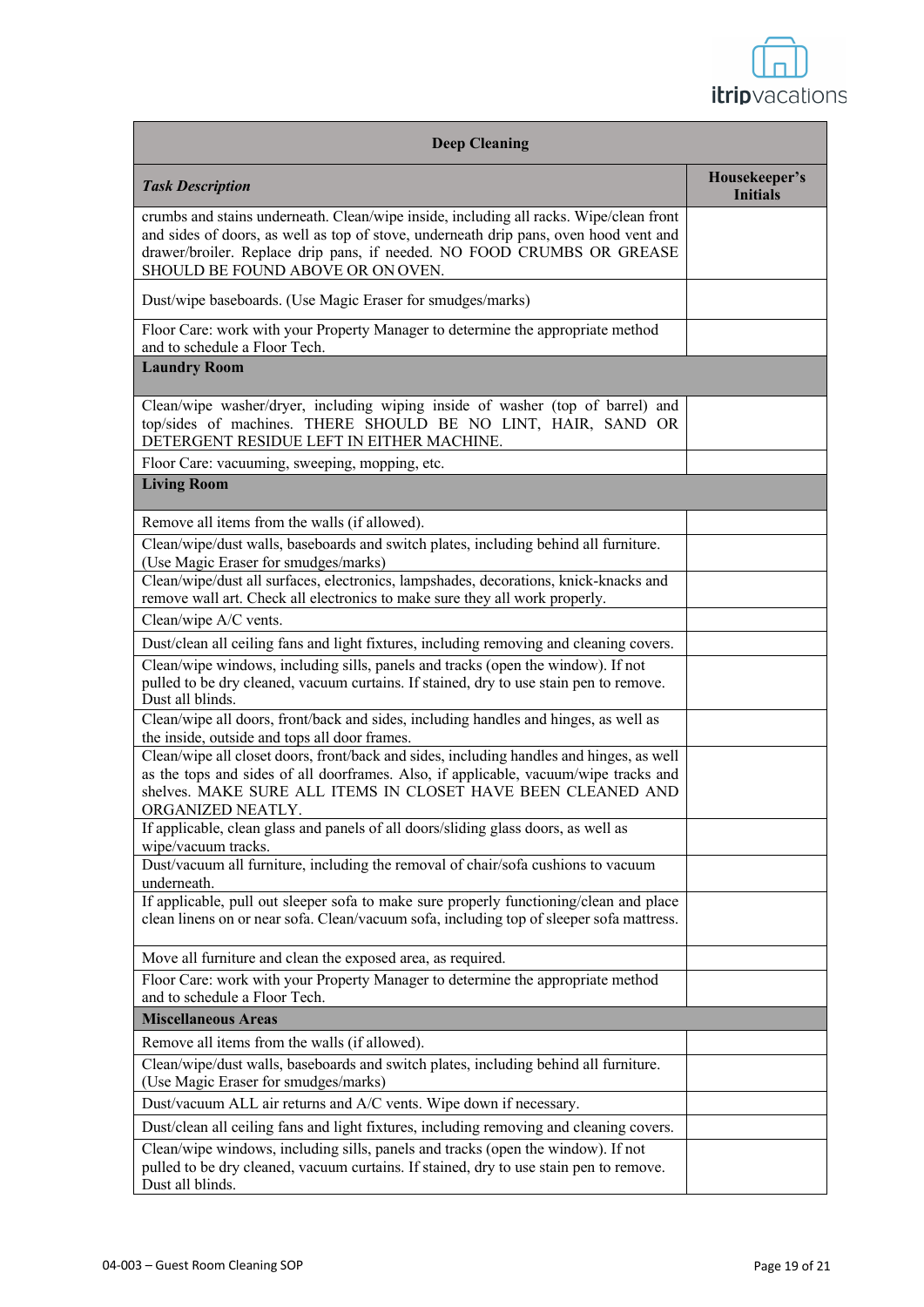

| <b>Deep Cleaning</b>                                                                                                                                                                                                                                                              |                                  |  |
|-----------------------------------------------------------------------------------------------------------------------------------------------------------------------------------------------------------------------------------------------------------------------------------|----------------------------------|--|
| <b>Task Description</b>                                                                                                                                                                                                                                                           | Housekeeper's<br><b>Initials</b> |  |
| Clean/wipe all doors, front/back and sides, including handles and hinges, as well as<br>all sides and tops of door frames.                                                                                                                                                        |                                  |  |
| Clean/wipe all closet doors, front/back and sides, including handles and hinges, as<br>well as the inside, outside, and tops of all door frames. Also, if applicable,<br>vacuum/wipe tracks and shelves. MAKE SURE ALL ITEMS IN CLOSET HAVE<br>BEEN CLEANED AND ORGANIZED NEATLY. |                                  |  |
| Floor Care: work with your Property Manager to determine the appropriate method<br>and to schedule a Floor Tech.                                                                                                                                                                  |                                  |  |
| <b>Entrance</b>                                                                                                                                                                                                                                                                   |                                  |  |
| Remove all items from the walls (if allowed).                                                                                                                                                                                                                                     |                                  |  |
| Clean/wipe/dust walls, baseboards and switch plates, including behind all furniture.<br>(Use Magic Eraser for smudges/marks)                                                                                                                                                      |                                  |  |
| Floor Care: work with your Property Manager to determine the appropriate method<br>and to schedule a Floor Tech.                                                                                                                                                                  |                                  |  |